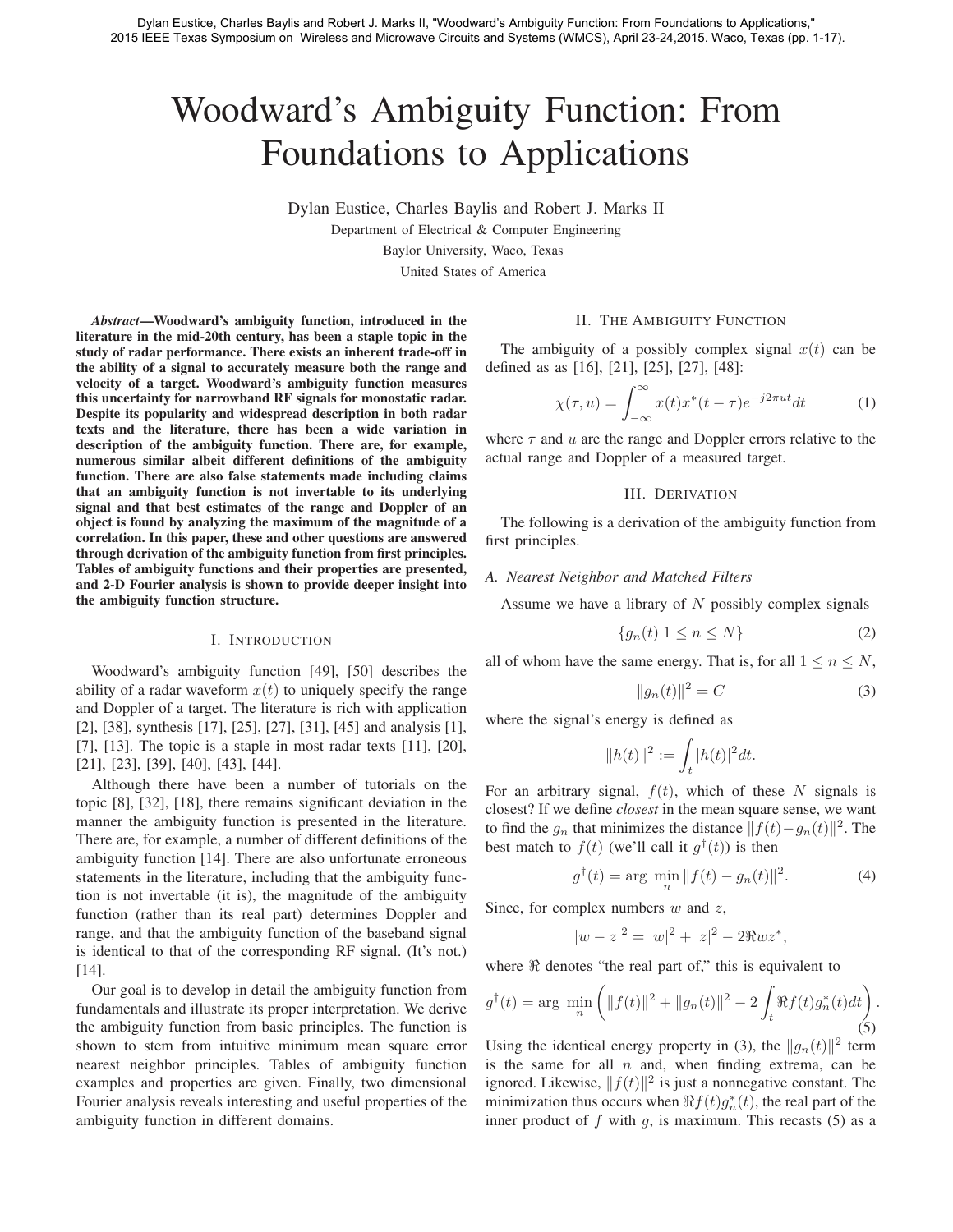maximization.

$$
g^{\dagger}(t) = \arg \ \max_{n} \left( \Re \int_{t} f(t) g_n^*(t) dt \right).
$$

This is how the matched filter works. Maximizing the real part of the inner product of two signals is the same as minimizing the mean square error of the signals.<sup>1</sup>

#### *B. The Correlation Integral*

The elements in the matched filter library need not be isolated but can be positioned sequentially on a timeline. The signal  $f(t)$  can then be slid along the timeline so that real part of the inner product is computed at every point. Let  $f$  be shifted  $\tau$  seconds. The inner product of  $q(t)$  with  $f(t - \tau)$  is the *correlation integral*

$$
g(\tau) \star f(\tau) = \int_{-\infty}^{\infty} g(t) f^*(t - \tau) dt.
$$
 (6)

Correlation is related to convolution by the relationship

$$
g(t) \star f(t) = g(t) \star f^*(-t).
$$
 (7)

To detect the presence of  $f(t)$  in the signal  $g(t)$  we wish to find those points that maximize  $\Re(g(t) \star f(t))$ .

Matched filter correlation is used extensively to detect signals in noise [9], [11], [20], [21], [28], [29], [42].

An illustration is shown in Figure 1. A sequence of  $\pm 1$ height rectangular pulses is added to white Gaussian noise with unit variance. The encoded binary sequence of length  $L = 20$  is

$$
S = [11000010110010010110]. \tag{8}
$$

A *bipolar representation* of a string of bits merely replaces all of the 0's with  $-1$ 's.<sup>2</sup>

Pulse locations are obscured by the noisy signal

$$
g(t) = x(t) + \xi(t).
$$

where  $\xi(t)$  is the noise. Correlating the signal with the rectangular pulse gives the plot shown at the bottom of Figure 1. Peak values in the correlation correspond to the pulse locations and polarity. This alignment is illustrated more clearly in Figure 2. The decoding is simple. If the correlation is positive at a sample location, we announce a one. If negative, a zero. As is illustrated in Figure 2, we have successfully extracted the signal  $S$  in (8) using a matched filter.

<sup>1</sup> The matched filter famously maximizes detection signal to noise ratio in the presence of white Gaussian noise. Minimizing the SNR is the basis of a more common derivation of the matched filter [46], [35].

<sup>2</sup> The bipolar form of S is thus  $B = 2S - 1$ . Denote the rectangular pulse by

$$
f(t) = \Pi \left( \frac{t}{a} - \frac{1}{2} \right)
$$

where a is the pulse duration and the rectangle function is  $\Pi(x)=1$  for  $|x| \leq \frac{1}{2}$  and is otherwise zero. The replication of rectangular pulses can be written as

$$
x(t) = \sum_{\ell=1}^{L} B[\ell] f(t - \ell T)
$$

where  $T$  is the pulse separation.



Fig. 1: White noise is added to a bipolar rectangular pulse train to give  $q(t)$ . Correlation of  $q(t)$  with the pulse gives a correlation which peaks at positive pulse locations and dips negative for negative pulses. The triangular shapes indicating the pulse locations in the bottom plot are due to the choice of rectangular pulses to represent the signal. The autocorrelation of a rectangular pulse is a triangle function. (See (9)). The alignment of the autocorrelation with the pulses is illustrated in more detail in Figure 2.



Fig. 2: The two plots here are identical to the bipolar rectangular pulse train and correlation plots in Figure 1. The peaks and valleys of the correlation are seen to align with the pulse train. Polarity of  $\pm 1$  is also indicated. (The pulse  $f(t)$  used in this example and Figure 1 has its right edge at  $t = 0$ .)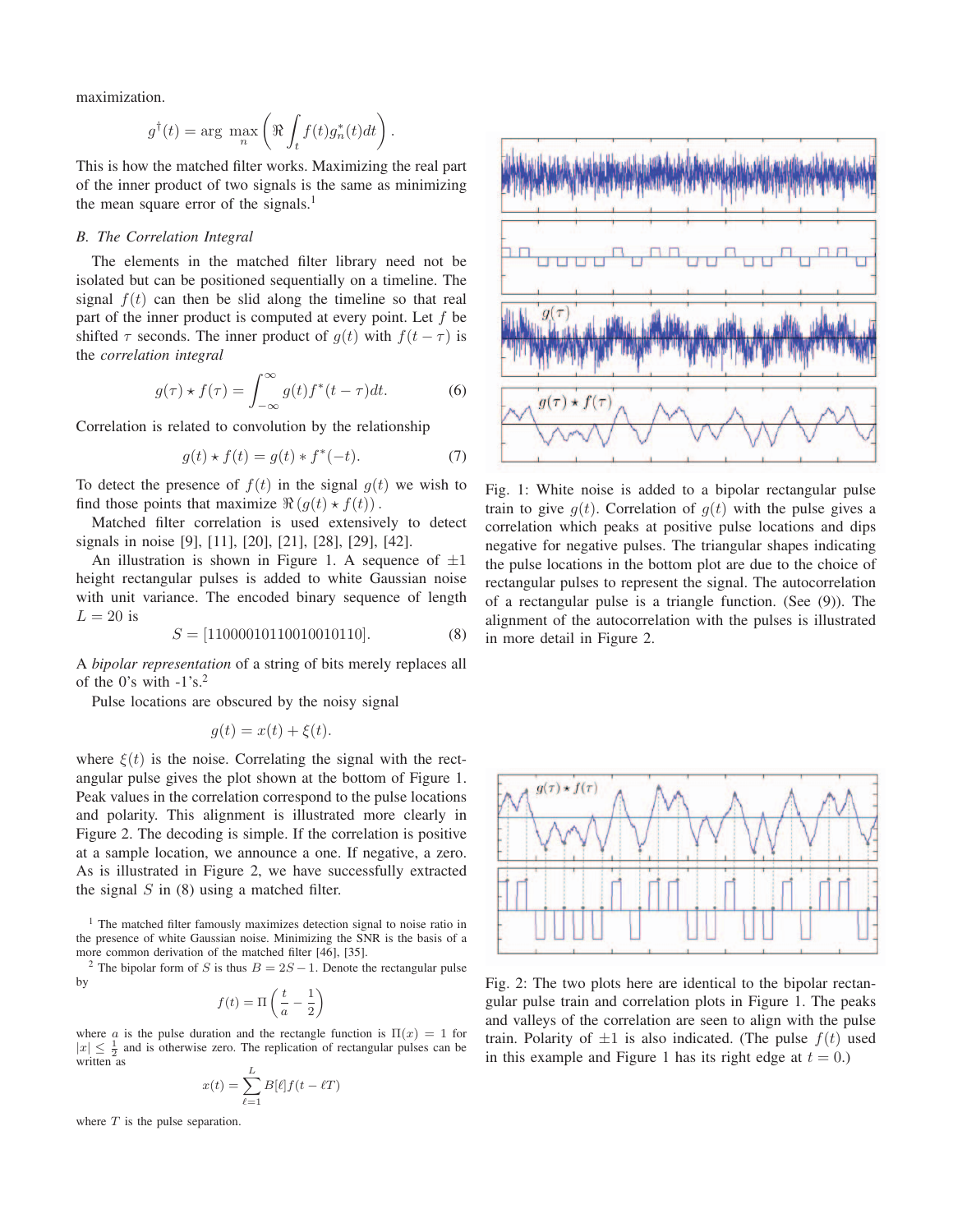

Fig. 3: Barker codes of length 4, 7, 11 and 13. The Barker code is shown on the left. The autocorrelation of the corresponding Barker code is shown on the right.

*1) Choice of Signals:* In Figures 1 and 2, a rectangular pulse is used for the encoding signal  $f(t)$ . If the pulse has amplitude  $A$  and duration  $a$ , the rectangular pulse autocorrelation is the triangle function [30]

$$
A\Pi\left(\frac{t}{a}\right) \star A\Pi\left(\frac{t}{a}\right) = aA^2\Lambda\left(\frac{t}{a}\right) \tag{9}
$$

where  $\Lambda(\xi)=1 - |\xi|$  for  $|\xi| < 1$  and is otherwise zero. This is the reason that the pulse positions Figure 1 are indicated by triangular peaks and valleys. Ideally, we would like to have an encoding signal  $f(t)$  with autocorrelation

$$
f(t) \star f(t) = \delta(t) \tag{10}
$$

where <sup>δ</sup>(·) is the Dirac delta [31]. *Choosing a signal with a good autocorrelation is directly analogous to choosing a signal with a good ambiguity function.*

*2) Barker Codes:* There are a set of bit sequences called *Barker codes* [6] that are optimal in the sense that, besides the desired Dirac delta appearing peak at the origin, the remainder of the autocorrelation has a magnitude less than one. Ideally, to resemble the Dirac delta, the off peak values should be zero - but this is the best we can do with a finite duration encoding signal. A few Barker codes are shown in Figure 3.<sup>3</sup> The longest known Barker code is of length 13.<sup>4</sup>

If +1 is encoded as an 13 bit Barker code of pulses and -1 is encoded as its negative, the correlator will recover a bipolar signal bitstream better than when using only a single rectangular pulse as was done in Figures 1 and 2. Indeed, the correlation of the noisy signal in Figure 4(d) is so clean, that both the polarity and location of each pulse can be located by simple thresholding. In Figure 4(d), thresholds of  $\pm 0.9$  are shown by horizontal gray lines.

The Barker code example in Figure 4 illustrates the performance of a good code. To illustrate ambiguity, let's examine a poorly performing 13 bit code that osicllates  $1, -1, 1, -1, \cdots$ for 13 places and ends with a  $+1$ . The coding of the sequence in (8) using this poorly performing code is shown on the left in Figure 5. When the coded sequence is correlated with the poorly performing code to recover the original signal, we obtain the correlation shown on the right in (8). Unlike the Barker code, decoding can not be done using a simple threshold operation. There are both positive and negative peaks as strong as those in the desired signal locations. These false peaks generate an *ambiguity* in the threshold decoding of the signal. This is not the ambiguity function, but illustrates that the choice of code impacts the ability to extract information from a noisy signal.

In temporal correlation, Barker codes are optimal. In simultaneous measurement of range and Doppler in radar signals, there is no single optimal signal to transmit. Rather, there is a tradeoff between range and Doppler resolution necessitating different choices of signals for varying performance requirements.

# *C. The Ambiguity Function as a Matched Filter*

The Fourier transform a signal  $g(t)$  is

$$
G(u) = \int_{-\infty}^{\infty} g(t)e^{-j2\pi ut}dt
$$

and will be denoted by a double arrow

$$
g(t) \longleftrightarrow G(u).
$$

We are given a possibly complex baseband signal,  $g(t)$ , with bandwidth B. In other words,

$$
g(t) \longleftrightarrow G(u) = 0 \text{ for } |u| > B
$$

Define the narrowband (RF) signal

$$
s_W(t) = \Re g(t)e^{j2\pi Wt}
$$
  
=  $|g(t)| \cos(2\pi Wt + \angle g(t))$  (11)

where  $W$  is a carrier frequency. We will require in the specific sense

$$
W \gg B \tag{12}
$$

<sup>3</sup> The Barker code of length 11 shown in Figure 3 is used in the IEEE 802.11b *wireless local area network* (WLAN) Standard [33], [19].

It has been proven that there are no further odd length Barker codes,[47] nor even length codes less than 1022. [22]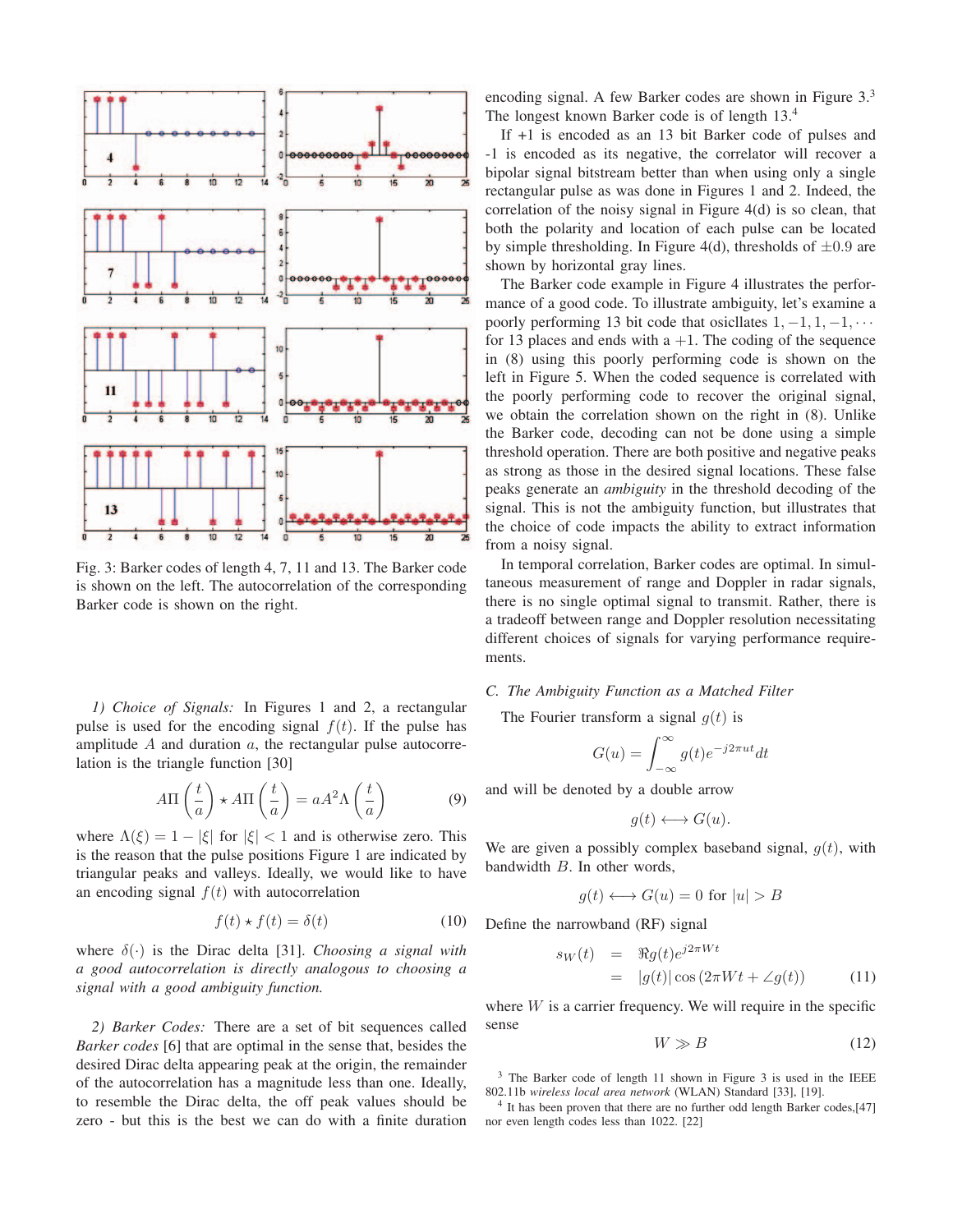

Fig. 4: In (a), the bipolar version of the sequence in (8) is shown encoded as  $x(t)$  using a Barker code of length 13. This is the same binary sequence used in Figures 1 and 2. The Barker code of length 13 shown on the bottom left in Figure 3. For a one, the Barker code is used. For a zero, the negative of the Barker code is used. The axis markers in all four figures are located at the end of each pulse. Arrow heads indicate whether the code is  $\pm 1$ . The correlation of  $x(t)$  with the 13 length Barker code is shown in (b). The correlation is nicely peaked at the desired locations. The signal  $x(t)$  is corrupted in (c) by additive zero mean white Gaussian noise,  $\xi(t)$ , with a variance of  $\frac{1}{2}$ . Since the Barker pulses are always  $\pm 1$ , the signal level<br>is one and the overall SNR is 2. As is shown in (d), the correlation of the noisy is one and the overall SNR is 2. As is shown in (d), the correlation of the noisy signal still peaks well at the desired locations allowing identification of the pulse as  $\pm 1$ .)

Under this condition, we show in Appendix VII-A1 that

$$
||s_W(t)||^2 = \frac{1}{2} ||g(t)||^2
$$
 (13)  
The narrowband signals has twice the energy of the baseband

signal.

*1) Transmitted and Received:* A transmitted signal  $s_W(t)$ is reflected and received as

$$
s_{W+\Delta W}(t - \Delta t) = \Re g(t - \Delta t)e^{j2\pi(W + \Delta W)(t - \Delta t)}
$$

$$
= |g(t - \Delta t)| \cos (2\pi (W + \Delta W)(t - \Delta t) + \angle g(t - \Delta t))
$$
(14)

where the unknown Doppler shift is  $\Delta W$  and the unknown time delay is  $\Delta t$ . To find  $\Delta t$  and  $\Delta W$ , we compare this signal to

$$
s_{W-\nu}(t-\tau) = |g(t-\tau)| \cos(2\pi(W-\nu)(t-\tau) + \angle g(t-\tau))
$$
\n(15)

for all possible  $\tau$  and  $\nu$ . Our library of signals is no longer indexed by an integer  $n$  that indicates a specific signal in a matched filter bank, but consists of a continuum of values. To identify both the unknown Doppler shift  $\Delta W$  and time delay  $\Delta t$ , we calculate the mean square difference between the received signal in (14) and (15) for all  $\tau$  and  $\nu$  and see which gives the smallest value. Like the derivation of the matched filter, finding  $\tau$  and  $\nu$  to minimize the square error

$$
\min_{\tau,\nu} \|s_{W-\Delta W}(t - \Delta t) - s_{W-\nu}(t - \tau)\|^2
$$

is the same as finding  $\tau$  and  $\nu$  to maximize the real component of the inner product

$$
\Re e^{-j2\pi(W+\nu)(\Delta t-\tau)} \chi(\tau-\Delta t,\nu-\Delta W)
$$

In other words,

$$
(\Delta t, \Delta W) = \arg \min_{\tau, \nu} \|s_{W + \Delta W}(t - \Delta t) - s_{W + \nu}(t - \tau)\|^2
$$

$$
= \arg \max_{\tau, \nu} \Re \left[e^{-j2\pi (W + \nu)(\Delta t - \tau)} \times \chi_g(\tau - \Delta t, \nu - \Delta W)\right]
$$
(16)

where  $\chi_g$  is the ambiguity function of g as defined in (1). This result, proven in Appendix VII-B2, shows that the ambiguity function,  $\chi_g$ , arises naturally in the matched filtering operation when identifying both range and Doppler.

*2) Ambiguity Function and Envelope Maximization Are Almost the Same Thing.:* The term to maximize in (16) is

$$
\Re\left[e^{-j2\pi(W+\nu)(\Delta t-\tau)}\ \chi(\tau-\Delta t,\nu-\Delta W)\right] \qquad (17)
$$

For  $W \gg B$ , this is a high frequency sinusoid with an envelope of

$$
|\chi(\tau - \Delta t, \nu - \Delta W)|.
$$

Rather than maximize the oscillation details where local minima and maxima are closely spaced, we maximize the envelope, *i.e.* maximize

$$
|\chi(\tau - \Delta t, \nu - \Delta W)|. \tag{18}
$$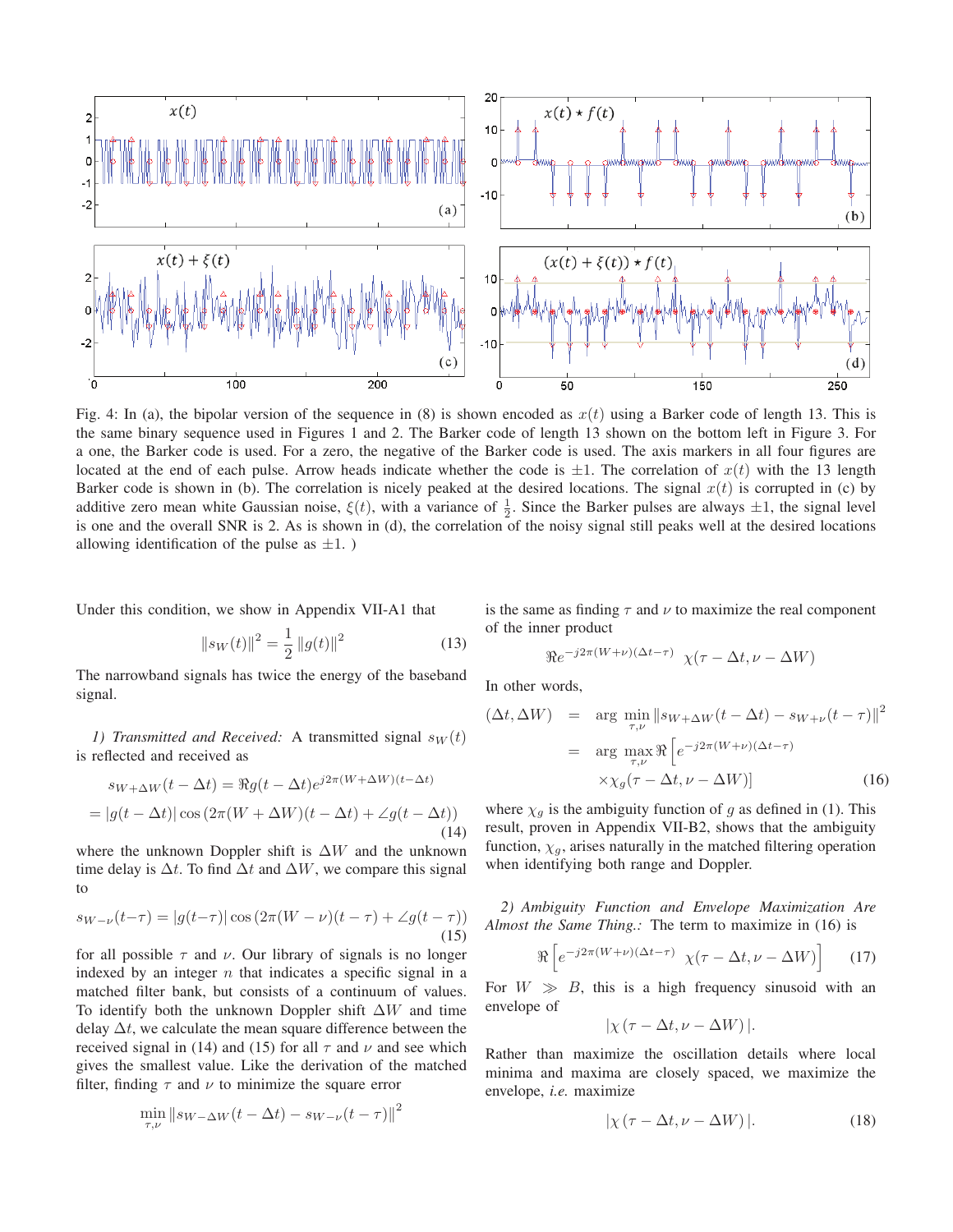

Fig. 5: The Barker code in Figure 4 is a good code choice. Illustrated here is a poorly performing code choice. The correlation on the right presents multiple positive and negative peaks thereby introducing ambiguity into the decoding process when using simple threshold decoding. The SNR here is the same as that used for the Barker code example in the bottom two plots in Figure 4.



Fig. 6: Illustration that maximizing the highly oscillatory function in (17) is approximately the same as maximizing the envelope function in (18). In the top figure, the red curve marked ENV corresponds to  $|\chi|$  in (18) whereas the oscillation corresponds to the  $\Re(e^{j \text{ shift}}e^{-j \text{ frequency } t} \chi)$  term in (17). The maximum of the envelope, denoted by the red dot, is close to the maximum of the oscillatory signal. The bottom figure zooms in on these points. The maxima are separated by no more that a period of the oscillation. At radio frequencies, this period is very short and the two maxima are equivalent for all practical purposes.

As is illustrated in Figure 6, doing so results in almost the same result. Thus, in lieu of (16),

$$
(\Delta t, \Delta W) \approx \arg \max_{\tau, \nu} |\chi_g(\tau - \Delta t, \nu - \Delta W)| \tag{19}
$$

The maximization occurs when  $\tau = \Delta t$  and  $\nu = \Delta W$ .

*3) Ambiguity.:* Consider again one dimensional correlation. If the rectangle is correlated with another rectangle located somewhere on the time axis, the result is a triangle function centered where the second rectangle is located. The triangle is a property of the function chosen for the correlation kernel, in this case a rectangle. If we had chosen another function instead

of the rectangle as a kernel, we would not have a triangle function, *e.g.* optimal Barker codes or the poorly performing code illustrated in Figure 5.

The ambiguity function works the same way except the ambiguity function of  $q(t)$  replaces the autocorrelation of the rectangular pulses or Barker code. Perhaps the most exciting property of the solution in (19) is not that the function peaks at the desired optimal solution  $(\Delta t, \Delta W)$ , but that, no matter where the optimal solution lies on the  $(\tau,\nu)$  plane, the matched filter for the narrowband signal,  $s_W$ , specified uniquely by the baseband signal,  $g$ , and carrier frequency,  $W$ , is totally defined by the ambiguity function  $\chi_g$ . This is illustrated in Figure 7. Note the following properties.

- 1)  $|\chi_a|$  will be centered at the optimal solution in the  $(\tau,\nu)$ plane but does not change shape with respect to the measured Doppler and range, *i.e.* with  $\Delta W$  and  $\Delta t$ ,
- 2)  $|\chi_g|$  is not a function of the carrier frequency, W, and
- 3)  $|\chi_g|$  is only a function of g.

Thus, the properties of the ambiguity function  $\chi_g$  spawned from a  $g$  are worthy of study. Of particular interest is the case where there are other peaks in  $|\chi_g|$  that may have values close to ideal. Such false maxima can occur when the returned signal is accompanied by noise and clutter. When another peak has a value close to that which is optimal, there is *ambiguity* at which point the optimal occurs. For this reason,  $\chi_q$  and sometimes  $|\chi_q|$  are referred to as *ambiguity functions*.

# IV. AMBIGUITY FUNCTION PROPERTIES

The ambiguity function obeys many interesting and useful properties. To facititate discussion, we will adopt the notation of the mapping of a signal to an ambiguity function in (1) by

$$
x(t) \Rightarrow \chi(\tau, u).
$$

In some instances, specific reference to the signal will be made using a subscript, *i.e.*

$$
x(t) \Rightarrow \chi_x(\tau, u).
$$

or even more explicitly,

$$
x(t) \Rightarrow \chi_{x(t)}(\tau, u).
$$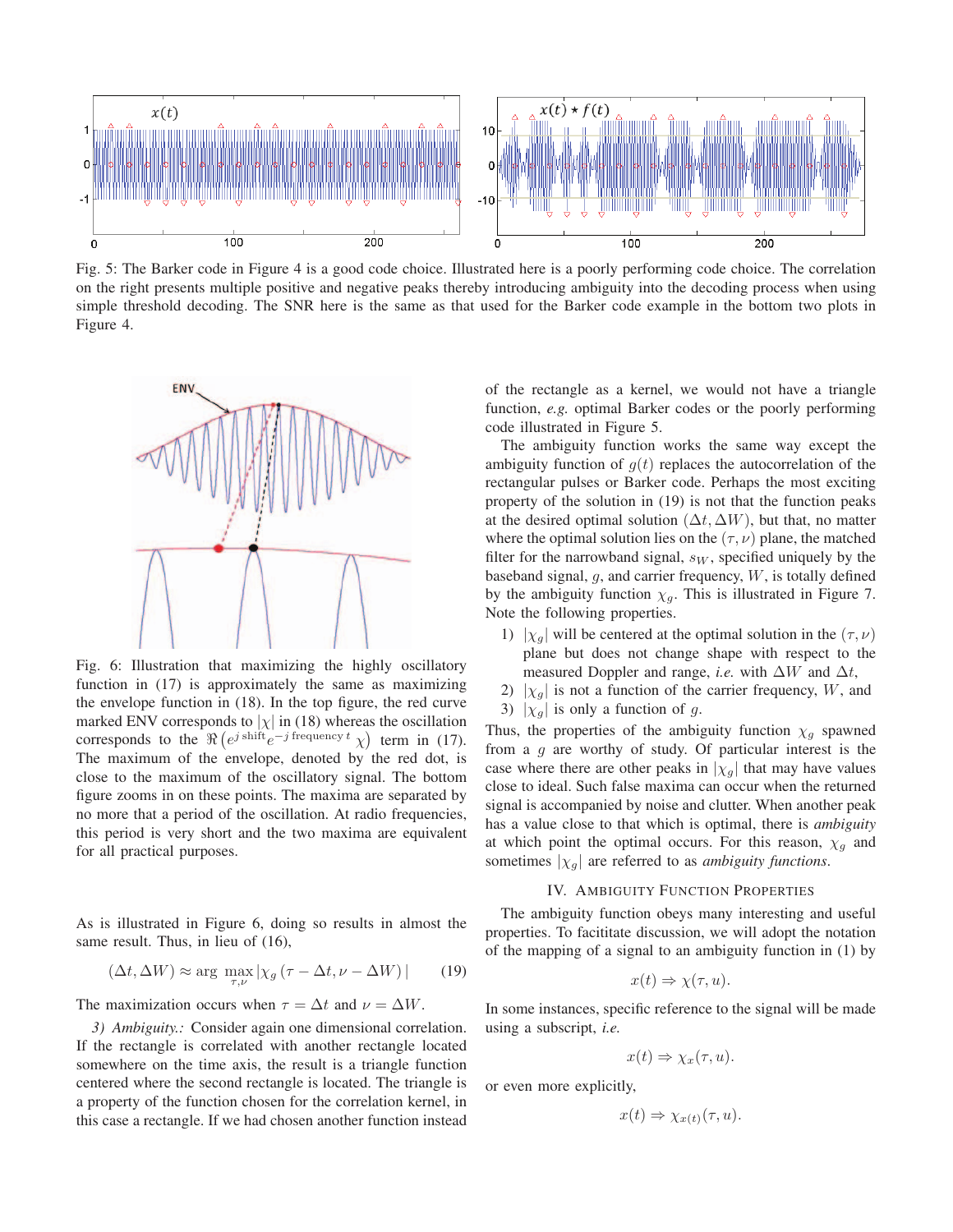

Fig. 7: The correlation for all range values,  $\tau$  and all Doppler shifts, u, gives a matched filter output that peaks at the target's true range,  $\Delta t$  and Doppler  $\Delta W$ . Shown here are the results of two cases. Independent of the measured range and Doppler, the function centered around the measured values always has the same shape as shown here. This invariant shape, when shifted to the origin, is the ambiguity function,  $\chi(\tau, u)$ . The shape of the ambiguity function is determined solely by the signal  $g$ .

*a) The Origin of the Ambiguity Function is the Signal Energy:* The energy of the signal  $x(t)$  is equal to the origin of the ambiguity function.

$$
\chi(0,0) = ||x(t)||^2.
$$

The proof follows immediately from the definition of the ambiguity function in (1).

*b) Ambiguity Function in Terms of Fourier Transforms:* The ambiguity function can be written in terms of a signal's Fourier transform

$$
\chi(\tau, u) = \int_{-\infty}^{\infty} X(f+u)X^*(f)e^{j2\pi f\tau}df
$$
 (20)

where  $x(t) \longleftrightarrow X(u)$  or, equivalently by setting  $\nu = f + u$ ,

$$
\chi(\tau, u) = e^{-j2\pi u\tau} \int_{-\infty}^{\infty} X(\nu) X^*(\nu - u) e^{j2\pi \nu \tau} d\nu \qquad (21)
$$

*Proof:* The ambiguity function in (20) can be written as

$$
\chi(\tau, u) = \int_{-\infty}^{\infty} \left( x(t)e^{-j2\pi ut} \right) \left( x(t - \tau) \right)^{*} dt \qquad (22)
$$

Let  $f$  denote the Fourier transform variable for  $t$ . From the modulation theorem of Fourier analysis [31],

$$
x(t)e^{-j2\pi ut} \longleftrightarrow X(f+u).
$$

and from the shift theorem [31],

$$
x(t-\tau) \longleftrightarrow X(f)e^{-j2\pi f\tau}.
$$

Applying these relationships to (22) and applying the power theorem [31] gives the expression in (20).

#### *A. Ambiguity Functions of Some Signals*

A short table of ambiguity functions is in Table I. Most can be derived using the properties and theorems of the Fourier transform [31].

*1) Dirac delta:* When

$$
x(t) = \delta(t - \xi),
$$

application of (1) using the sifting property of the Dirac delta gives

$$
\delta(t - \xi) \Rightarrow \chi(\tau, u) = \int_{-\infty}^{\infty} \delta(t - \xi) \delta((t - \xi) - \tau) e^{j2\pi tu} dt
$$

$$
= \delta(\tau) e^{j2\pi \xi u}
$$

which is a Dirac delta sheet along the  $u$  axis.

*2) Complex Sinusoid:* Let

$$
x(t) = e^{j2\pi Wt}.
$$

Then (1) gives

$$
e^{j2\pi Wt} \Rightarrow \chi(\tau, u) = \int_{-\infty}^{\infty} e^{j2\pi Wt} e^{-j2\pi W(t-\tau)} e^{-j2\pi ut} dt
$$
  

$$
= \int_{-\infty}^{\infty} e^{-j2\pi(u-W)t} dt
$$
  

$$
= \delta(u-W)
$$

which is a Dirac delta sheet for  $u = W$  independent of  $\tau$ .

*3) Real Sinusoid:* To evaluate the ambiguity function for the real sinusoid we first take the Fourier transform

$$
x(t) = \cos(2\pi Wt) \longleftrightarrow X(f) = \frac{1}{2} [\delta(f - W) + \delta(f + W)].
$$
  
Substituting into (20) gives

Substituting into (20) gives

$$
\chi(\tau, u) = \frac{1}{4} \int_{-\infty}^{\infty} \left[ \delta(f + u - W) + \delta(f + u + W) \right]
$$

$$
\left[ \delta(f - W) + \delta(f + W) \right] e^{j2\pi f \tau} df
$$

$$
= \frac{1}{4} \left[ 2 \cos(2\pi W \tau) \delta(u) + e^{-j2\pi W \tau} \delta(u - 2W) \right]
$$

$$
+ e^{j2\pi W \tau} \delta(u + 2W) ]
$$

which is the result in Table I.

*4) Gaussian.:* To prove the entry for the Gaussian  $x(t) =$  $e^{-\pi(\varphi t)^2}$  in Table I, we begin by substituting into the ambiguity function expression in (1).

$$
\chi(\tau, u) = \int_{-\infty}^{\infty} e^{-\pi(\varphi t)^2} e^{-\pi(\varphi(t-\tau))^2} e^{-j2\pi ut} dt
$$

$$
= e^{-\pi(\varphi \tau)^2} \int_{-\infty}^{\infty} e^{-2\pi \varphi^2 (t^2 - t\tau)} e^{-j2\pi ut} dt
$$
(23)

Completing the square

$$
t^2 - t\tau + \left(\frac{\tau}{2}\right)^2 = \left(t - \frac{\tau}{2}\right)^2
$$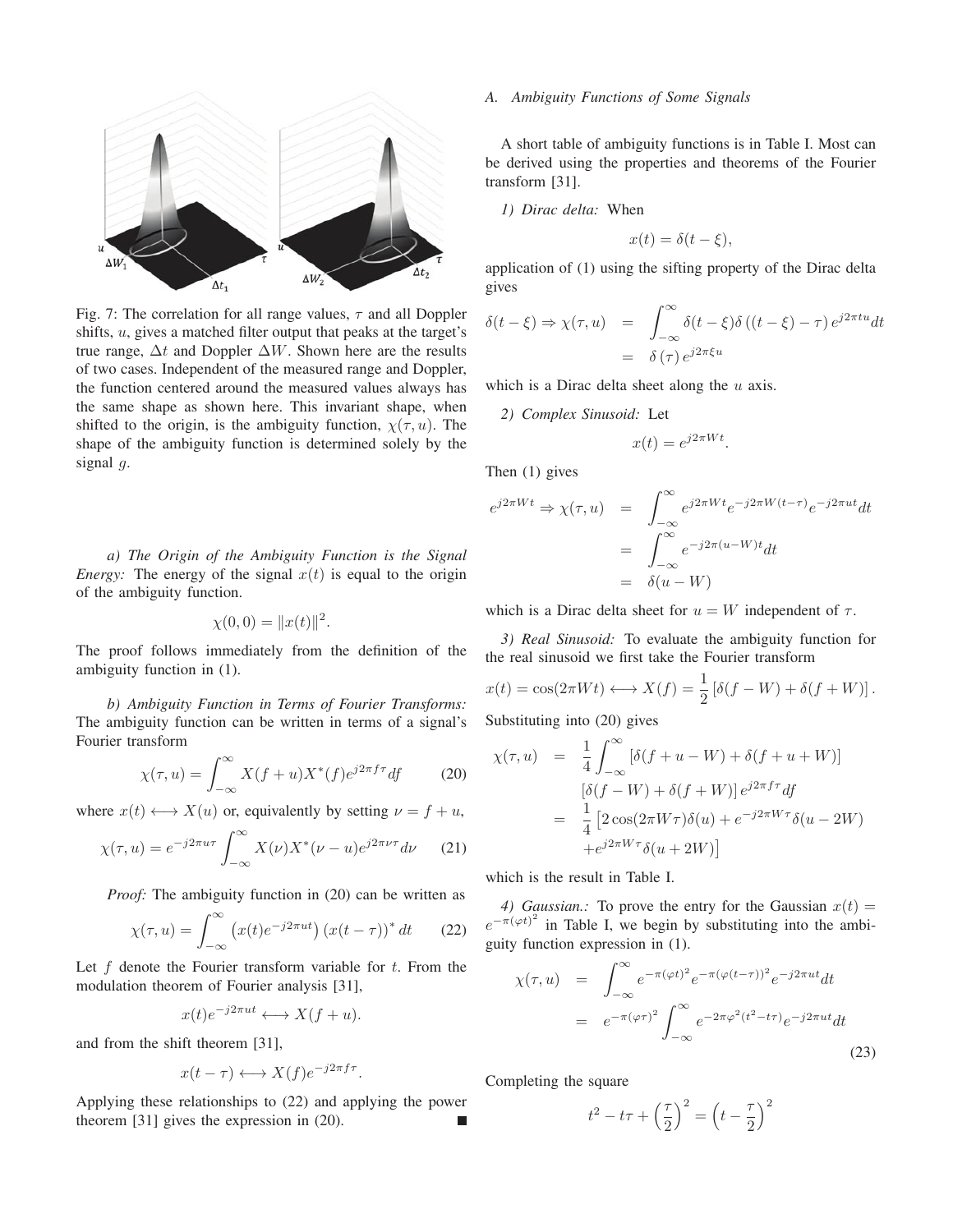| Signal            | x(t)                 | $\Rightarrow$ | $\chi_x(\tau, u)$                                                                                                                                                                                                                                                                                                                                                                |
|-------------------|----------------------|---------------|----------------------------------------------------------------------------------------------------------------------------------------------------------------------------------------------------------------------------------------------------------------------------------------------------------------------------------------------------------------------------------|
| Dirac delta       |                      |               | $\delta(t-\lambda) \Rightarrow \delta(\tau)e^{j2\pi\lambda u}$                                                                                                                                                                                                                                                                                                                   |
| complex sinusoid  |                      |               | $e^{j2\pi Wt} \Rightarrow \delta(u-W)$                                                                                                                                                                                                                                                                                                                                           |
| rectangular pulse |                      |               | $\Pi\left(\frac{t}{2T}\right) \Rightarrow e^{-j\pi u \tau}  2T -  \tau   \operatorname{sinc}\left((2T -  \tau )u\right) \Pi\left(\frac{\tau}{4T}\right)$                                                                                                                                                                                                                         |
| sinc pulse        |                      |               | $\begin{array}{rcl}\n\text{sinc}\left(2Bt\right) & \Rightarrow & e^{-j\pi u\tau} \left(\frac{a}{2B}\right)^2  2B -  u  \times \text{sinc}\left((2B -  u )\tau\right) \Pi \left(\frac{u}{4B}\right) \\ \text{cos}(2\pi Wt) & \Rightarrow & \frac{1}{4} \left[2 \cos(2\pi W\tau) \delta(u) + e^{-j2\pi W\tau} \delta(u - 2W) + e^{j2\pi W\tau} \delta(u + 2W)\right]\n\end{array}$ |
| real sinusoid     |                      |               |                                                                                                                                                                                                                                                                                                                                                                                  |
| complex chirp     | $e^{j\pi\alpha t^2}$ |               | $\Rightarrow e^{-j\pi\alpha\tau^2}\delta(u-\alpha\tau)$                                                                                                                                                                                                                                                                                                                          |
| Gaussian          |                      |               | $e^{-\pi (\varphi t)^2} \quad \Rightarrow \quad \tfrac{1}{\sqrt{2} \varphi } e^{-\frac{\pi (\varphi \tau)^2}{2}} e^{-\frac{\pi}{2} \left(\frac{u}{\varphi}\right)^2} e^{-j\pi u \tau}$                                                                                                                                                                                           |

TABLE I: A table of some signals and their corresponding ambiguity functions derived in Section IV-A.  $\lambda$ ,  $\alpha$  and  $\varphi$  are real  $(i.e. \in \mathbb{R})$ , whereas T, W and B are positive.

gives

$$
\chi(\tau, u) = e^{-\pi(\varphi\tau)^2} \int_{-\infty}^{\infty} e^{-2\pi\varphi^2} \left( (t - \frac{\tau}{2})^2 - \frac{\tau^2}{4} \right) e^{-j2\pi ut} dt
$$

$$
= e^{-\frac{\pi}{2}(\varphi\tau)^2} \int_{-\infty}^{\infty} e^{-2\pi\varphi^2 \left( t - \frac{\tau}{2} \right)^2} e^{-j2\pi ut} dt \qquad (24)
$$

Recall that the Fourier transform of a Gaussian is a Gaussian [31]:  $e^{-\pi t^2} \leftrightarrow e^{-\pi u^2}$ . Thus, applying the scaling theorem [31]

$$
e^{-2\pi(\varphi t)^2} \longleftrightarrow \int_{-\infty}^{\infty} e^{-2\pi\varphi^2 t^2} e^{-j2\pi ut} dt
$$

$$
= \frac{1}{\sqrt{2} \varphi} e^{-\frac{\pi}{2} (\frac{u}{\varphi})^2}.
$$

 $\sqrt{2} \varphi$ <br>and then the shift theorem [31] gives

$$
e^{-2\pi\varphi^2\left(t-\frac{\tau}{2}\right)^2}\longleftrightarrow \frac{1}{\sqrt{2}\,\varphi}\;e^{-\frac{\pi}{2}\left(\frac{u}{\varphi}\right)^2}e^{-j\pi\tau u}.
$$

 $\sqrt{2} \varphi$ <br>Applying to (24) gives the entry in Table I.

$$
\chi(\tau, u) = \frac{1}{\sqrt{2}\varphi} e^{-\frac{\pi(\varphi\tau)^2}{2}} e^{-\frac{\pi u^2}{2\varphi}} e^{-j\pi u\tau}
$$

The contours for  $|\chi(\tau, u)|$  are concentric ellipses correspond-<br>ing to the family of curves ing to the family of curves

$$
(\varphi\tau)^2 + \left(\frac{u}{\varphi}\right)^2 = \text{ constant.}
$$

*5) Rectangular Pulse.:* For the rectangular pulse,  $x(t)$  =  $\Pi\left(\frac{t}{2T}\right)$ , the ambiguity function is

$$
\chi(\tau, u) = \int_{-\infty}^{\infty} \Pi\left(\frac{t}{2T}\right) \Pi\left(\frac{t-\tau}{2T}\right) e^{-j2\pi ut} dt
$$

$$
= \int_{-T}^{T} \Pi\left(\frac{t-\tau}{2T}\right) e^{-j2\pi ut} dt
$$

For  $0 \leq \tau \leq 2T$ ,

$$
\chi(\tau, u) = \int_{-T+\tau}^{T} e^{-j2\pi ut} dt
$$
  
\n
$$
= \int_{-\infty}^{\infty} \Pi \left( \frac{t-\frac{\tau}{2}}{2T-\tau} \right) e^{-j2\pi ut} dt
$$
  
\n
$$
= |2T-\tau| \operatorname{sinc} ((2T-\tau)u) e^{-j\pi u \tau}; 0 \le \tau \le 2T
$$
\n(25)

Similarly, for  $-2T \leq \tau \leq 0$ ,

$$
\chi(\tau, u) = \int_{-T}^{\tau+T} e^{-j2\pi ut} dt
$$
  
=  $|2T + \tau| \operatorname{sinc}((2T + \tau)u) e^{-j\pi u \tau}; -2T \le \tau \le 0$ 

and we get the corresponding entry in the result in Table I.

## *B. Ambiguity Function Properties*

Some properties of the ambiguity function are summarized in Table II. Here are derivations of some of the less obvious entries.

*1) Temporal Correlation:* Along the  $\tau$  axis, the ambiguity function is the autocorrelation of  $x(t)$ .

$$
\chi(\tau,0) = x(\tau) \star x(\tau) \n= \int_{-\infty}^{\infty} x(t)x^*(t-\tau)dt
$$
\n(26)

This follows from setting  $u = 0$  in the ambiguity function in (1).

*2) Spectral Correlation.:* Likewise, along the u axis, the ambiguity function is the autocorrelation of the spectrum of  $x(t)$ .

$$
\chi(0, u) = X(u) \star X(u)
$$
  
= 
$$
\int_{-\infty}^{\infty} X(\nu) X^*(\nu - u) d\nu
$$
 (27)

This follows from setting  $\tau = 0$  in the ambiguity function expression in (21).

*3) Ambiguity Function Origin:* The origin of the ambiguity function is the signal energy.

$$
\chi(0,0) = \|x(t)\|^2 = \int_{-\infty}^{\infty} |x(t)|^2 dt \tag{28}
$$

$$
= \|X(u)\|^2 = \int_{-\infty}^{\infty} |X(u)|^2 du. \qquad (29)
$$

Equation (28) follows from (26) and (29) from (27) for  $u = 0.5$ <br>
(4) Ambiguity Eunction Arga: *4) Ambiguity Function Area:*

$$
\int_{\tau} \int_{u} \chi(\tau, u) d\tau du = x(0)X^*(0)
$$
\n(30)

<sup>5</sup> Equivalently, (29) follows from (28) and Parseval's theorem.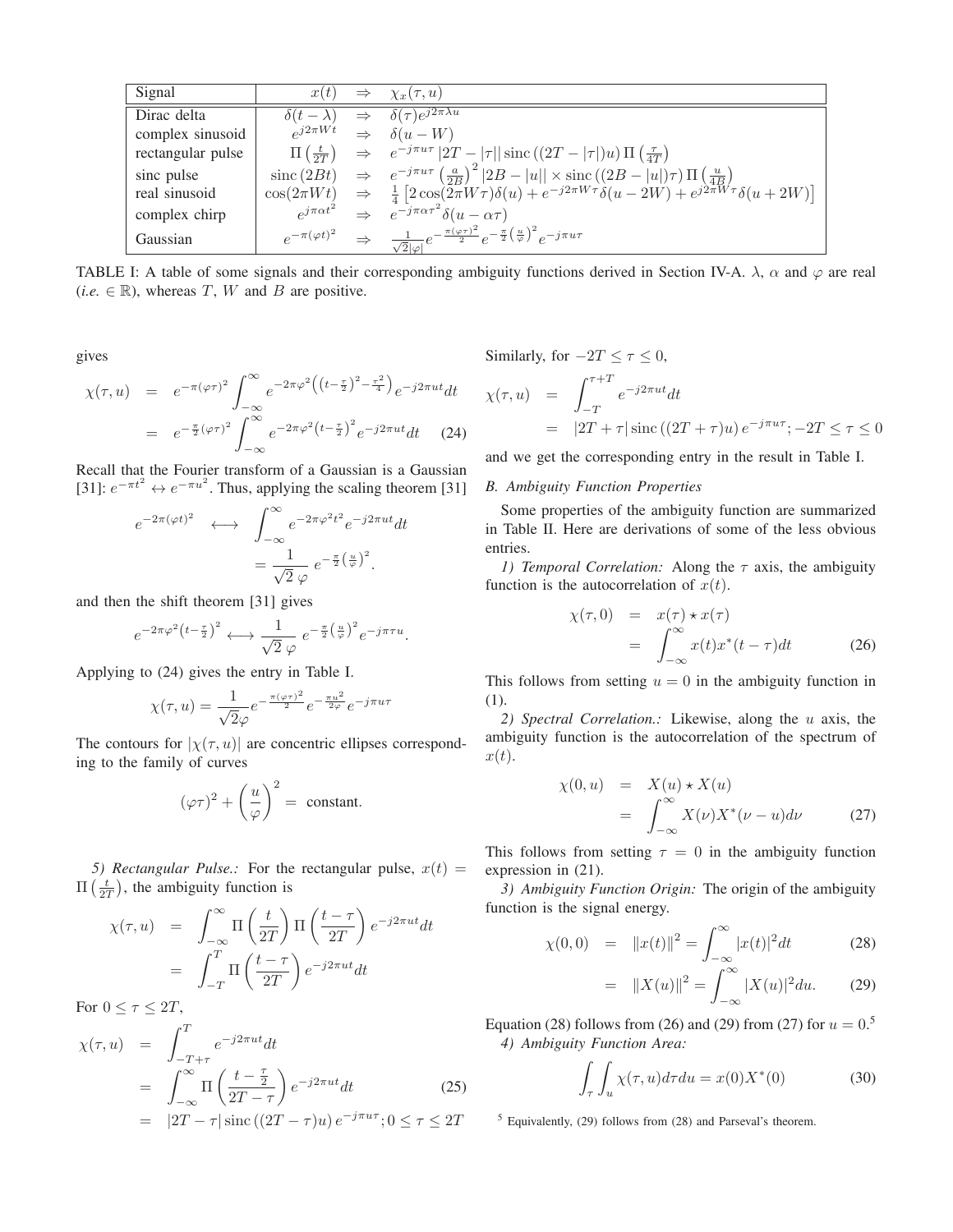| Property                                                                                                                                 | <b>Ambiguity Function Properties</b>                                                                                                                                                                                                                                                                                                                                                                       |
|------------------------------------------------------------------------------------------------------------------------------------------|------------------------------------------------------------------------------------------------------------------------------------------------------------------------------------------------------------------------------------------------------------------------------------------------------------------------------------------------------------------------------------------------------------|
| Definition                                                                                                                               | $x(t) \Rightarrow \chi_x(\tau, u)$                                                                                                                                                                                                                                                                                                                                                                         |
| Quadratic<br>Homog.<br>Conjugate                                                                                                         | $ax(t) \Rightarrow  a ^2 \chi_x(\tau, u)$<br>$x^*(t) \Rightarrow \chi^*_x(\tau, -u)$                                                                                                                                                                                                                                                                                                                       |
| Transpose                                                                                                                                | $x(-t) \Rightarrow \chi_x(\tau, -u)$                                                                                                                                                                                                                                                                                                                                                                       |
| Conjugate<br>Transpose<br>Shift                                                                                                          | $x^*(-t) \Rightarrow \chi_x^*(\tau, u)$<br>$x(t-T) \Rightarrow e^{-j2\pi u T} \chi_x(\tau, u)$                                                                                                                                                                                                                                                                                                             |
| Scale                                                                                                                                    | $x\left(\frac{t}{S}\right) \Rightarrow  S  \chi_x\left(\frac{\tau}{S}, Su\right)$                                                                                                                                                                                                                                                                                                                          |
| Temporal<br>Corr.<br>Spectral<br>Corr.<br>AF Area                                                                                        | $\chi(\tau,0) = x(\tau) \star x(\tau)$<br>$\chi(0, u) = X(u) \star X(u)$<br>$\int_{\tau} \int_{u} \chi_x(\tau, u) d\tau du = x(0) X^*(0)$                                                                                                                                                                                                                                                                  |
| AF Energy                                                                                                                                | $\int_{\tau} \int_{u}  \chi_x(\tau, u) ^2 d\tau du =  \chi_x(0, 0) ^2$                                                                                                                                                                                                                                                                                                                                     |
| Symmetry<br>(General)<br>Symmetry<br>(Real $x(t)$ )<br>Preservation<br>Frequency<br>Duality<br>Chirped<br>Signals<br>Chirped<br>Spectral | $\chi^*(-\tau, u) = \chi(\tau, -u)e^{-j2\pi u \tau}$<br>$\chi(\tau, u) = \chi^*(\tau, -u)$<br>$x(t)e^{j2\pi Wt} \Rightarrow \chi_x(\tau, u)e^{j2\pi W\tau}$<br>if $x(t) \longleftrightarrow X(u)$ , then<br>$\chi_{X(t)}(\tau,u) = e^{j2\pi u \tau} \chi_{x(t)}(-u,\tau).$<br>$w(t) = x(t)e^{j\pi \alpha t^2} \Rightarrow e^{-j\pi \alpha \tau^2} \chi(\tau,u-\alpha \tau)$<br>$W(u) * W(u) = X(u) * X(u)$ |
| Siebert's<br>theorem<br>Siebert's<br>theorem                                                                                             | $\int_{\tau} \int_{u} \left  \chi(\tau,u) \right ^2 e^{-j2\pi(\tau f - ut)} d\tau du = \left  \chi(f,t) \right ^2$<br>$\int_{\tau} \int_{u} \left  \chi(\tau,u) \right ^2 e^{-j2\pi(\tau f - ut)} d\tau du = \left  \chi(f,t) \right ^2$                                                                                                                                                                   |
| Moyal's<br>Identity<br>Maxima                                                                                                            | $ \chi_x(0,0) ^2 = \int_{\tau} \int_u  \chi_x(\tau, u ^2) du$<br>$\chi_x(0,0) \geq   \chi_{x \cdot k}(\tau, u)  $                                                                                                                                                                                                                                                                                          |
| Product                                                                                                                                  | $\chi_{x \cdot k}(\tau, u) = \chi_g(\tau, u) * \chi_k(\tau, u)$                                                                                                                                                                                                                                                                                                                                            |
| Convolution                                                                                                                              | $\chi_{x*h}(\tau,u) = \chi_x(\tau,u) * \chi_h(\tau,u)$                                                                                                                                                                                                                                                                                                                                                     |

TABLE II: Properties of the ambiguity function. Homog = Homogeneity, Corr = Correlation, AF = Ambiguity Function. "\*" means convolution with respect to  $\eta$ . η



Fig. 8: Illustration of the symmetry of the ambiguity function of an arbitrary signal as described in (31) and (32).

*Proof:* Using the ambiguity function definition in (1),

$$
\int_{\tau} \int_{u} \chi(\tau, u) d\tau du
$$
\n
$$
= \int_{\tau} \int_{u} \left[ \int_{t} x(t) x^{*}(t - \tau) e^{-j2\pi ut} dt \right] d\tau du
$$
\n
$$
= \int_{\tau} \int_{t} x(t) x^{*}(t - \tau) \left[ \int_{u} e^{-j2\pi ut} du \right] dt d\tau
$$
\n
$$
= \int_{\tau} \left[ \int_{t} x(t) x^{*}(t - \tau) \delta(t) dt \right] d\tau
$$
\n
$$
= \int_{\tau} x(0) x^{*}(-\tau) d\tau
$$
\n
$$
= x(0) X^{*}(0)
$$

*5) Ambiguity Function Symmetry:*

*a) General.:* For an arbitrary complex signal, the ambiguity function has the following symmetry.

$$
\chi^*(-\tau, u) = \chi(\tau, -u)e^{-j2\pi u\tau}
$$
\n(31)

 $\blacksquare$ 

г

from which it follows that

$$
|\chi^*(-\tau, u)| = |\chi(\tau, -u)|. \tag{32}
$$

This symmetry is illustrated in Figure 8.

*Proof:* From the definition of the ambiguity function in (1),

$$
\chi^*(-\tau, u) = \int_{-\infty}^{\infty} x^*(\xi) x(\xi + \tau) e^{j2\pi u\xi} d\xi.
$$

Setting 
$$
t = \xi + \tau
$$
 gives

$$
\chi^*(-\tau, u) = \int_{-\infty}^{\infty} x^*(t - \tau) x(t) e^{j2\pi u(t - \tau)} dt
$$
  
=  $e^{-j2\pi u\tau} \int_{-\infty}^{\infty} x(t) x^*(t - \tau) e^{j2\pi u t} dt$ 

which gives the desired answer in (31).

*b) For Real Signals.:* If  $x(t)$  is real, then

$$
\chi(\tau, u) = \chi^*(\tau, -u). \tag{33}
$$

This is the same conjugate symmetric relationship characteristic of the Fourier transform of real signals and is illustrated in Figure 9. Combined with the general symmetry illustrated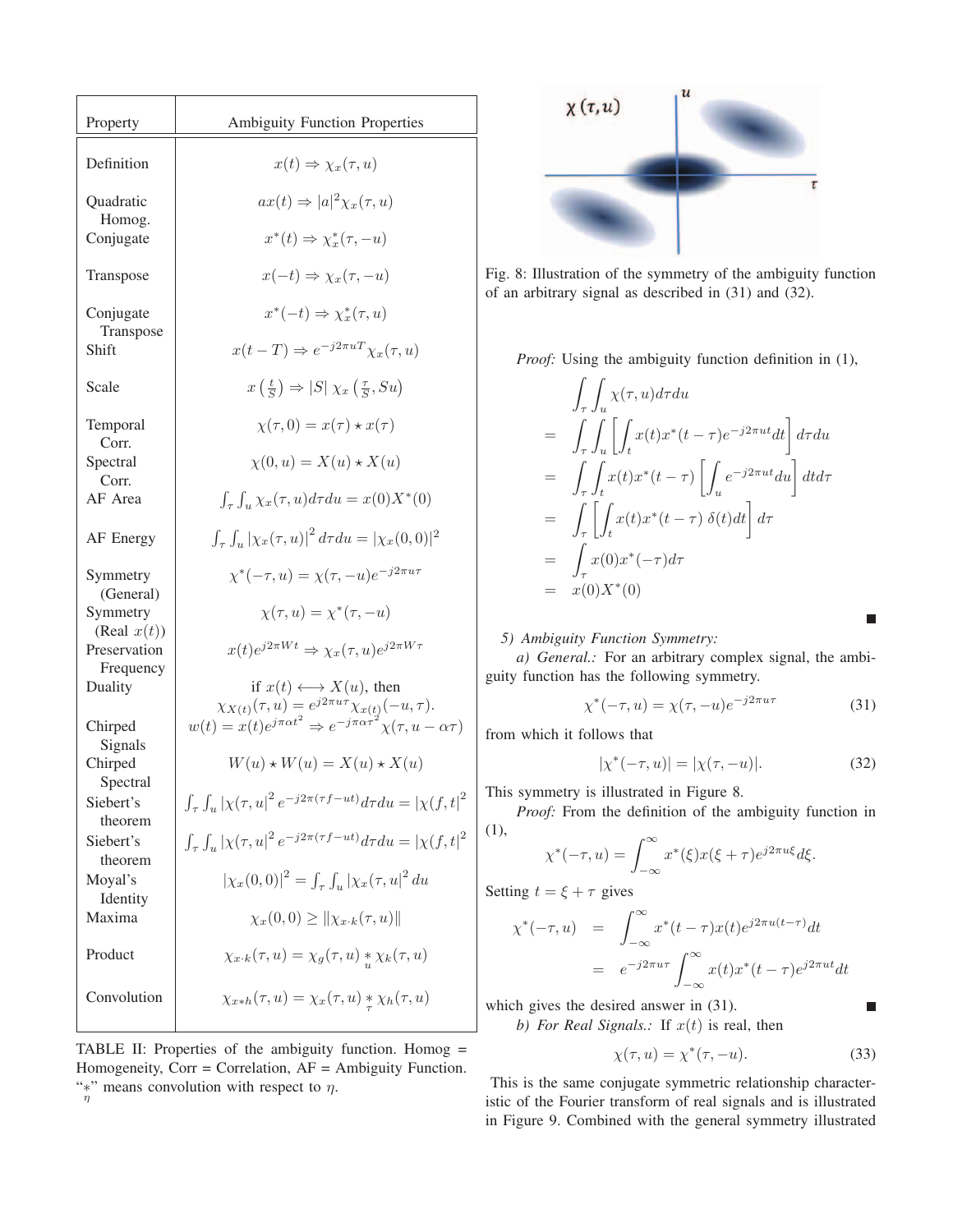

Fig. 9: Illustration of the symmetry of the ambiguity function of real signals as described in (33).



Fig. 10: Illustration of the four fold symmetry of the ambiguity function of real signals summarized in (34).

in Figure 8, real signals therefore have the four fold symmetry illustrated in Figure 10.

$$
|\chi(\tau, u)| = |\chi(\tau, -u)| = |\chi(-\tau, -u)| = |\chi(-\tau, u)| \quad (34)
$$

*Proof:* When  $x(t)$  is real, the ambiguity function in (1) becomes

$$
\chi(\tau, u) = \int_{-\infty}^{\infty} x(t)x(t-\tau)e^{-j2\pi ut}dt.
$$

Thus

$$
\chi^*(\tau, u) = \int_{-\infty}^{\infty} x(t)x(t-\tau)e^{j2\pi ut}dt
$$

from which (33) follows.

*6) Complex Heterodyned Signals:* If

$$
y(t) = x(t)e^{j2\pi Wt},
$$

then the ambiguity functions of the two signals are related by

$$
\chi_y(\tau, u) = \chi_x(\tau, u - W).
$$

*Proof:*

$$
\chi_y(\tau, u) = \int_t y(t)y^*(t - \tau)e^{-j2\pi ut}dt
$$
  
= 
$$
\int_t x(t)x^*(t - \tau)e^{-j2\pi(u-W)t}dt
$$
  
= 
$$
\chi_x(\tau, u - W)
$$

*7) Frequency Preservation:* The linear time invariant (LTI) system [24], [26], [31] has the property of preserving frequency in the sense that a complex sinusoid input of frequency W outputs a complex sinusoid with the same frequency with a different amplitude and phase. Specifically, if an LTI system has impulse response  $h(t)$  and  $h(t) \leftrightarrow H(u)$  then the system's response to an input of  $e^{j2\pi Wt}$  is

$$
h(t) * e^{j2\pi Wt} = H(W)e^{j2\pi Wt}
$$

The ambiguity function has a similar property in that, if  $x(t) \Rightarrow \chi_x(\tau, u)$ , then

$$
x(t)e^{j2\pi Wt} \Rightarrow \chi_x(\tau, u)e^{j2\pi W\tau}.
$$
 (35)

*Proof:* By definition

$$
x(t)e^{j2\pi Wt} \Rightarrow \int_t (x(t)e^{j2\pi Wt})
$$
  
 
$$
\times \left(x^*(t-\tau)e^{-j2\pi W(t-\tau)}\right)e^{-j2\pi ut}dt
$$
  
 
$$
= e^{j2\pi W\tau} \int_t x(t)x^*(t-\tau)e^{-j2\pi ut}dt
$$

which gives (35).

*8) Chirped Signals:* Chirping a signal is equivalent to a time dependent frequency shift in the ambiguity plane. Specifically,

$$
x(t)e^{j\pi\alpha t^2} \Rightarrow e^{-j\pi\alpha\tau^2}\chi(\tau, u - \alpha\tau)
$$
 (36)

*Proof:*

$$
x(t)e^{j\pi\alpha t^2} \Rightarrow \int_{-\infty}^{\infty} \left[ x(t)e^{j\pi\alpha t^2} \right]
$$
  
\n
$$
h2 \times \left[ x^*(t-\tau)e^{-j\pi\alpha(t-\tau)^2} \right] e^{-j2\pi ut} dt
$$
  
\n
$$
= e^{-j\pi\alpha\tau^2} \int_{-\infty}^{\infty} x(t)x^*(t-\tau)e^{-j2\pi t(u-\alpha\tau)} dt
$$
  
\n
$$
= e^{-j\pi\alpha\tau^2} \chi(\tau, u - \alpha\tau)
$$
\n(37)

A geometric visualization of the chirped signal theorem is in Figure 11 where, on the left, we see<sup>6</sup>

$$
\vartheta(\tau, u) = \Pi\left(\frac{\tau}{2T}\right) \Pi\left(\frac{u}{2B}\right) \tag{38}
$$

Then

$$
\vartheta(\tau, u - \alpha \tau) = \Pi\left(\frac{\tau}{2T}\right) \Pi\left(\frac{u - \alpha \tau}{2B}\right) \tag{39}
$$

is illustrated on the right hand side. The function  $\Pi\left(\frac{u-\alpha\tau}{2B}\right)$ <br>is  $\Pi\left(\frac{u}{2B}\right)$  centered on the line  $u-\alpha\tau$ is  $\Pi\left(\frac{u}{2B}\right)$  centered on the line  $u = \alpha \tau$ .

 $\begin{array}{l}\n\text{(2B)} \text{ centered on the line } a = \alpha_1. \\
\text{(a) The Ambiguity Function of an Infinite Chirp: . The\n}\end{array}$ ambiguity function for  $x(t)=1$ , from (1), is

$$
\chi(\tau, u) \Rightarrow \int_t e^{-j2\pi ut} dt = \delta(u)
$$

<sup>6</sup> The function in (38) and pictured in Figure 11 cannot be an ambiguity function and is used only for purposes of illustrating the functional relationship in the chirped signal theorem in (36).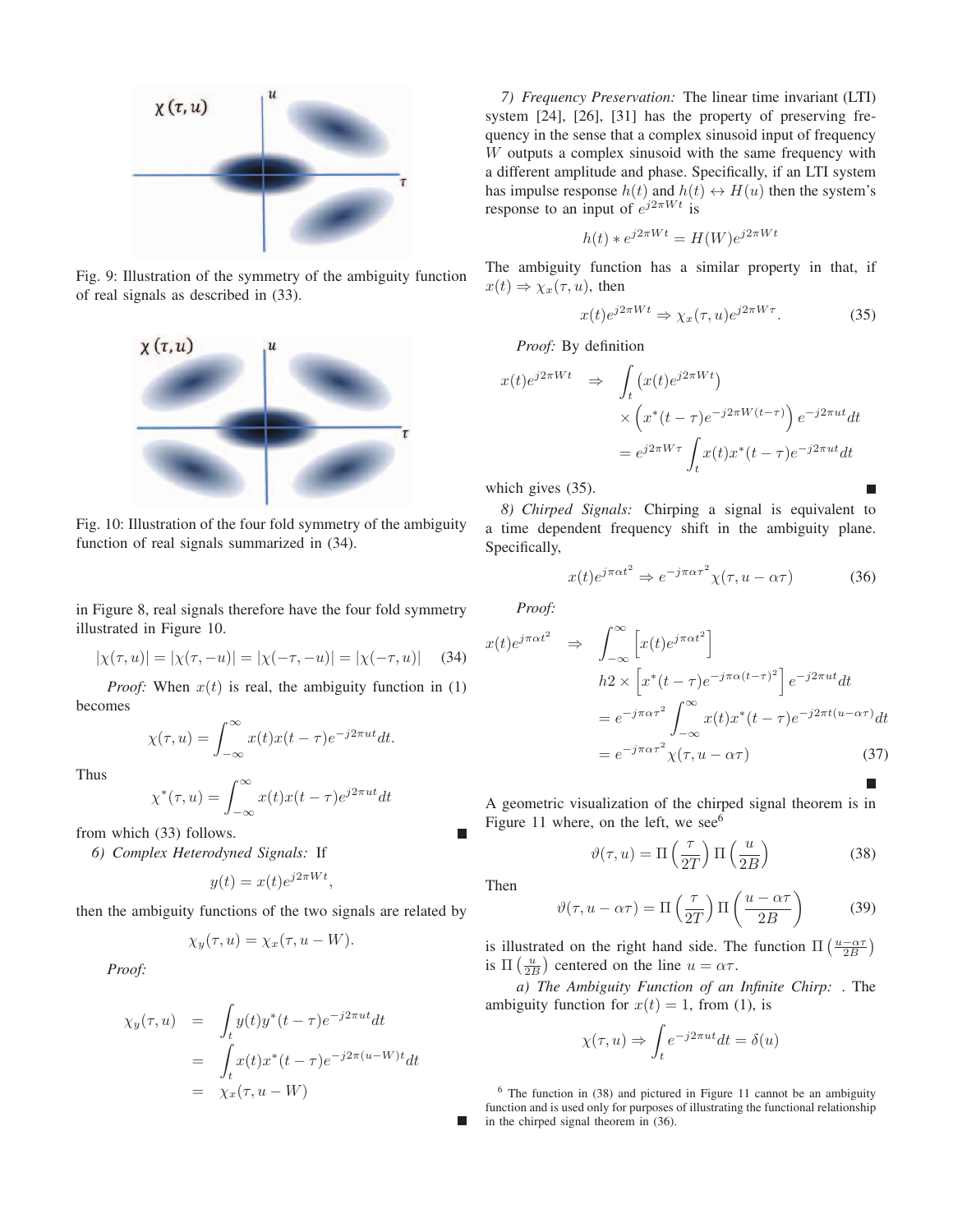

Fig. 11: Illustration of the effect on an ambiguity function by chirping. (See (37).) The rectangle in on the left from (38) has a width or  $2T$  and a height of  $2B$ . The time shift in (39) is shown on the right.

From (37), it follows that the ambiguity of an infinity duration chirp is

$$
e^{j\pi\alpha t^2} \Rightarrow e^{-j\pi\alpha\tau^2} \delta(u - \alpha\tau)
$$

*b) The Ambiguity Function of a Finite Chirp:* . The ambiguity function for a chirp on the interval  $-T \le t \le T$ follows from the ambiguity function of the rectangle in Table I and the chirp theorem in (37).

$$
e^{j\pi\alpha t^2} \Pi\left(\frac{t}{2T}\right) \Rightarrow e^{-j\pi u\tau} |2T - |\tau||
$$
  
 
$$
\times \operatorname{sinc}\left((2T - |\tau|)(u - \alpha\tau)\right) \Pi\left(\frac{\tau}{4T}\right)
$$

*c) Chirped Spectral Correlation:* The spectral correlation of a chirped signal is the same as the spectral correlation of the unchirped signal. If the chirped signal be

$$
w(t) = x(t)e^{j\pi\alpha t^2}.
$$

then

$$
W(u) \star W(u) = X(u) \star X(u). \tag{40}
$$

*Proof:* Using the chirp ambiguity function relationship in (36)

$$
\chi_w(0, u) = \chi_x(0, u)
$$

Using the spectral correlation in (27) immediately gives (40).

*9) Duality:* Fourier transform duality [31] says that if

$$
x(t) \longleftrightarrow X(u),
$$

then

$$
X(t) \longleftrightarrow x(-u).
$$

We can use this property to find the ambiguity function of  $X(t)$  if we know the ambiguity function of  $x(t)$ .

The ambiguity function for  $X(t)$  is

$$
\chi_{X(t)}(\tau, u) = \int_{-\infty}^{\infty} X(t)X^*(t - \tau)e^{-j2\pi tu}dt \qquad (41)
$$

and is related to  $\chi_{x(t)}$  by

$$
\chi_{X(t)}(\tau, u) = e^{-j2\pi u\tau} \chi_{x(t)}(-u, \tau). \tag{42}
$$

*Proof:* Reverse  $\tau$  and u in (41).

$$
\chi_{X(t)}(u,\tau) = \int_{-\infty}^{\infty} X(\xi) X^*(\xi - u) e^{-j2\pi \xi \tau} d\xi.
$$
 (43)

Using  $(43)$  we can write  $(21)$  as

$$
\chi_{x(t)}(\tau, u) = e^{-j2\pi u\tau} \int_{-\infty}^{\infty} X(\xi) X^*(\xi - u) e^{j2\pi \xi \tau} d\xi
$$

$$
= e^{-j2\pi u\tau} \chi_{X(t)}(u, -\tau) \tag{44}
$$

or

$$
\chi_{X(t)}(u,-\tau) = e^{j2\pi u\tau} \chi_{x(t)}(\tau,u).
$$

Replacing  $\tau \to -\tau$  gives

$$
\chi_{X(t)}(u,\tau) = e^{-j2\pi u\tau} \chi_{x(t)}(-\tau,u).
$$

Switching  $\tau$  and u results in

$$
\chi_{X(t)}(\tau, u) = e^{-j2\pi u \tau} \chi_{x(t)}(-u, \tau)
$$

which is (42).

*a) Example: Duality for a Rectangular Pulse is a Sinc Pulse:* For  $x(t) = \Pi \left( \frac{t}{2\Upsilon} \right)$  in Table I<sup>7</sup>

$$
\chi_{x(t)}(\tau, u) = e^{-j\pi u \tau} |2\Upsilon - |\tau| |\operatorname{sinc}((2\Upsilon - |\tau|)u) \Pi\left(\frac{\tau}{4\Upsilon}\right).
$$

The duality zero can be applied to this result to generate the ambiguity function for a sinc.

Reversing u and  $\tau$ ,

$$
\chi_{x(t)}(u,\tau) = e^{-j\pi u\tau} |2\Upsilon - |u||\operatorname{sinc}((2\Upsilon - |u|)\tau) \Pi\left(\frac{u}{4\Upsilon}\right).
$$
  
and, setting  $u \to -u$ ,

$$
\chi_{x(t)}(-u,\tau) = e^{j\pi u\tau} |2\Upsilon - |u||\operatorname{sinc}((2\Upsilon - |u|)\tau) \Pi\left(\frac{u}{4\Upsilon}\right).
$$
\n(45)

Using symmetry

$$
\chi_{X(t)}(\tau, u) = e^{-j\pi u \tau} |2\Upsilon - |u|| \operatorname{sinc} \left( (2\Upsilon - |u|) \tau \right) \Pi \left( \frac{u}{4\Upsilon} \right). \tag{46}
$$

If we multiply (45) by  $e^{-j2\pi u\tau}$ , we obtain (46) thereby verifying the duality theorem in (42) and the corresponding entry in Table I for the sinc function.

*10) Product :*

$$
\chi_{g \cdot k}(\tau, u) = \chi_g(\tau, u) * \chi_k(\tau, u). \tag{47}
$$

In other words, if

then

$$
x(t) = g(t)k(t),
$$

$$
\chi_x(\tau, u) = \chi_g(\tau, u) * \chi_k(\tau, u).
$$

<sup>7</sup> We will use  $\Upsilon$  for both  $T$  and  $B$  to avoid comparative confusion.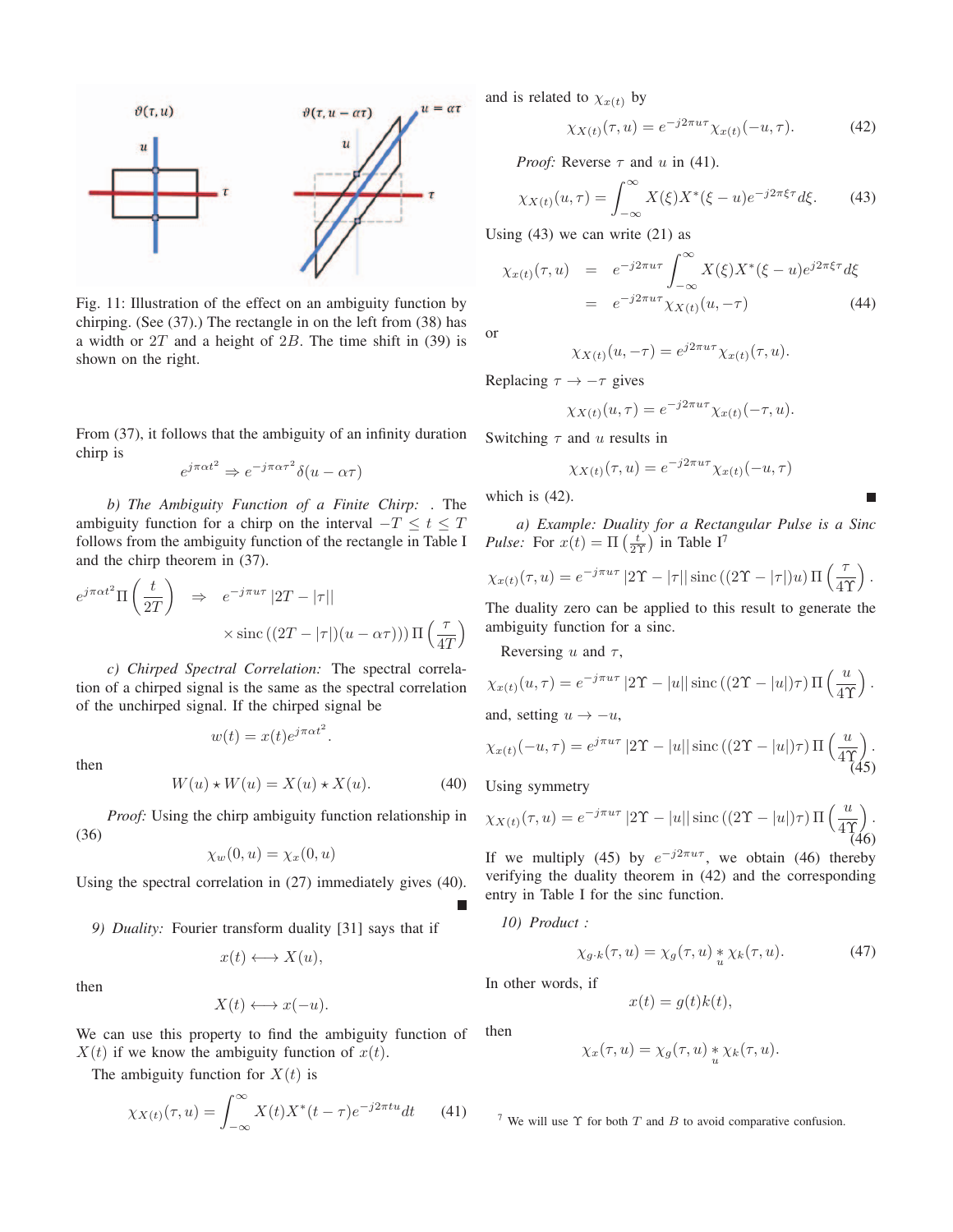*Proof:*

$$
\chi_{g \cdot k}(\tau.u) = \int_t g(t)k(t)g^*(t-\tau)k^*(t-\tau)e^{-j2\pi ut}dt
$$

$$
= \int_t p(t)q^*(t)dt
$$
(48)

where

$$
p(t) = g(t)g^*(t - \tau)
$$

 $q(t) = k^*(t)k(t - \tau)e^{j2\pi ut}.$ 

and

Applying the power theorem 
$$
[31]
$$
 to  $(48)$ .

$$
\chi_{g \cdot k}(\tau, u) = \int_{f} P(f) Q^*(f) df.
$$
 (49)

Since

$$
P(f) = \int_{t} g(t)g^{*}(t-\tau)e^{-j2\pi ft}dt
$$
  
=  $\chi_{g}(\tau, f)$  (50)

and

$$
Q(f) = \int_t k^*(t)k(t-\tau)e^{-j2\pi(f-u)t}dt
$$
  
\n
$$
= \left[\int_t k(t)k^*(t-\tau)e^{-j2\pi(u-f)t}dt\right]^*dt
$$
  
\n
$$
= \chi_k^*(\tau, u-f).
$$
 (51)

Substituting (50) and (51) into (49) gives

$$
\chi_{g \cdot k}(\tau, u) = \int_f \chi_g(\tau, f) \chi_k(\tau, u - f) df
$$

which can be written as (47).

*11) Convolution:* Let  $x(t)$  be passed through a filter with impulse response  $h(t)$ . The filter output is

$$
z(t) = x(t) * h(t).
$$
 (52)

Then

$$
\chi_z(\tau, u) = \chi_x(\tau, u) \underset{\tau}{*} \chi_h(\tau, u). \tag{53}
$$

or

$$
\chi_{x*h}(\tau, u) = \chi_x(\tau, u) * \chi_h(\tau, u). \tag{54}
$$

This is proved in Appendix VII-B1

*12) Siebert's Theorem:* Siebert's theorem [41] shows that the two dimensional Fourier transform of the squared magnitude of the ambiguity function is the same function rotated 90°. Specifically

$$
\int_{\tau} \int_{u} \left| \chi(\tau, u) \right|^2 e^{-j2\pi(\tau f - ut)} d\tau du = \left| \chi(f, t) \right|^2 \tag{55}
$$

*Proof:* From Figure 13 and (66), we can discern the 2D Fourier transform of the ambiguity function.

$$
\int_{\tau} \int_{u} \chi(\tau, u) e^{-j2\pi(\tau f - ut)} d\tau du = \Psi(f, t)
$$

$$
= x(t) X^{*}(f) e^{-j2\pi ft}
$$

Therefore the integral in (55) is a two dimensional autocorrelation

$$
\int_{\tau} \int_{u} |\chi_x(\tau, u)|^2 e^{-j2\pi(\tau f - ut)} d\tau du
$$
\n
$$
= \Psi(f, t) \star \Psi(f, t)
$$
\n
$$
= \int_{\tau} \int_{u} [x(\tau)X^*(u)e^{-j2\pi u \tau}]
$$
\n
$$
\times [x(\tau - t)X^*(u - f)e^{-j2\pi(u - f)(\tau - t)}]^* dud\tau
$$
\n
$$
= \int_{\tau} \int_{u} [x(\tau)X^*(u)e^{-j2\pi u \tau}]
$$
\n
$$
\times [x^*(\tau - t)X(u - f)e^{j2\pi(u - f)(\tau - t)}] dud\tau
$$
\n
$$
= \int_{u} \left\{ \int_{\tau} x(\tau)x^*(\tau - t)e^{-j2\pi u \tau}e^{j2\pi(u - f)\tau} d\tau \right\}
$$
\n
$$
\times X^*(u)X(u - f)e^{-j2\pi f \tau} d\tau
$$
\n
$$
\times \int_{u} X^*(u)X(u - f)e^{-j2\pi(u - f)} du
$$
\n
$$
= \chi_x(f, t) \left[ e^{-j2\pi f} \int_{u} X(u)X^*(u - f)e^{j2\pi u} du \right]^*
$$

Using the ambiguity expression in (21) gives

$$
\int_{\tau} \int_{u} |\chi_x(\tau, u|^2 e^{-j2\pi(\tau f - ut)} d\tau du = \chi_x(f, t) \chi_x^*(f, t) \quad (56)
$$

which is Siebert's Theorem in (55).

*a) Moyal's Identity:* [15] The area of the magnitude squared of the ambiguity function is equal to the magnitude squared of the origin.

$$
|\chi_x(0,0)|^2 = \int_{\tau} \int_{u} |\chi_x(\tau, u|^2 du)
$$

This follows immediately from Siebert's theorem in (56) for  $f = t = 0.$ 

$$
\int_\tau\int_u\left|\chi(\tau.u)\right|^2d\tau du
$$

# V. AMBIGUITY FUNCTIONS OF NARROWBAND SIGNALS

The ambiguity function of a baseband signal differs from the ambiguity of the signal modulated by an RF signal. Consider again the RF signal in (11)

$$
s_W(t) = \Re \left[ g(t)e^{j2\pi Wt} \right] \tag{57}
$$

where

Г

$$
g(t) = |g(t)|e^{j\angle g(t)} \tag{58}
$$

$$
= i(t) + jq(t). \tag{59}
$$

 $g(t)$  is a complex baseband signal with bandwidth B. Then  $s_W(t)$  is a narrowband signal with carrier frequency  $W > B$ . The real part of  $g(t)$  is  $i(t)$  and is referred to as the *in phase*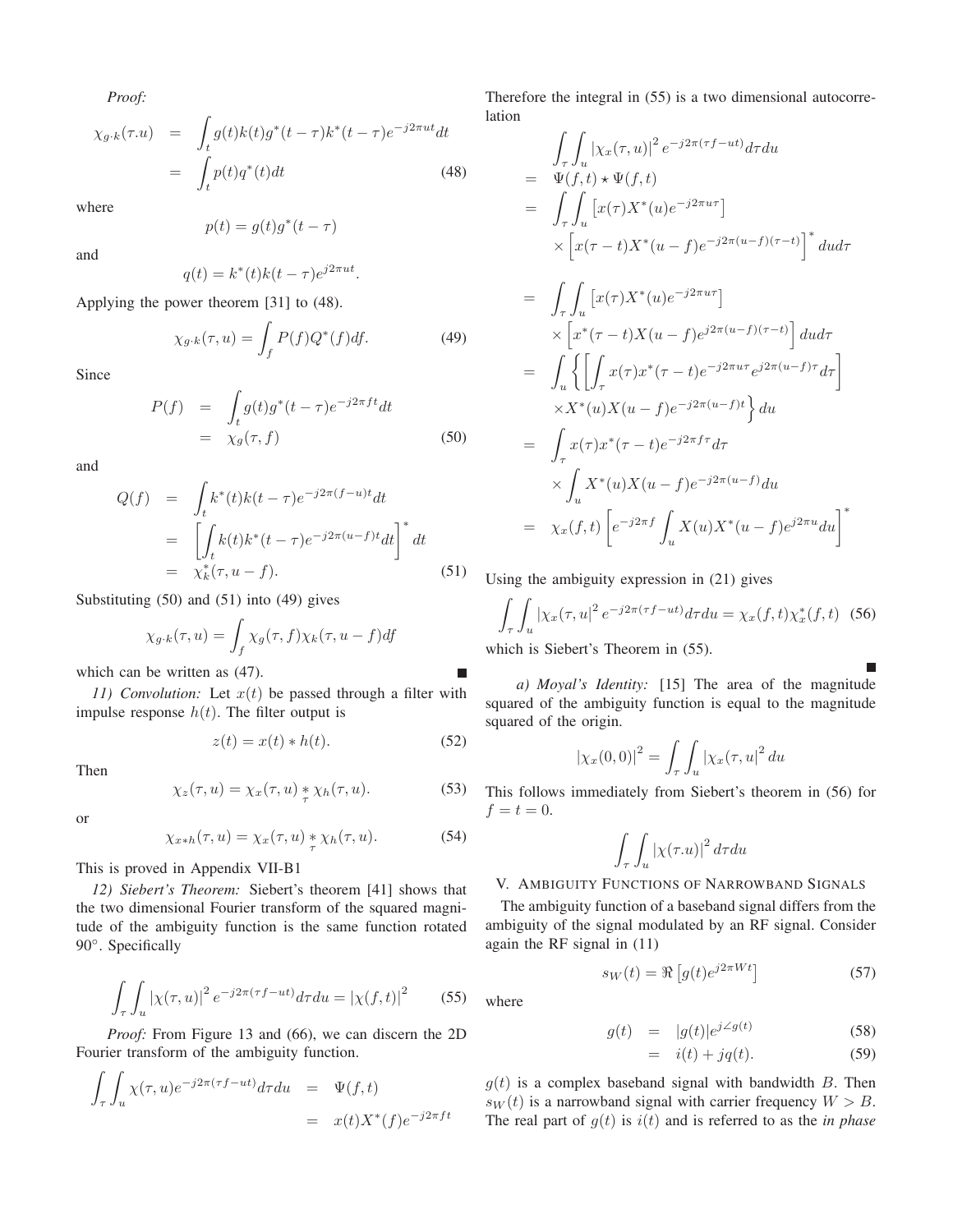

Fig. 12: Generation of the narrowband signal in (60). The sin and cos can be generated by a single oscillator using a  $45^{\circ}$ phase shift.

component while the imaginary part, <sup>q</sup>(t), is the *quadrature* signal.

# *A. Generating the Narrowband Signal*

Substituting (59) in (57) gives

$$
s_W(t) = \Re(i(t) + jq(t)) (\cos(2\pi Wt) + j\sin(2\pi Wt))
$$
  
=  $i(t)\cos(2\pi Wt) - q(t)\sin(2\pi Wt)$  (60)

Generation of  $s_W(t)$  is shown in Figure 12.

#### *B. Baseband vs. Narrowband Ambiguity*

Since the narrowband signal  $s_W(t)$  is uniquely defined by the baseband signal,  $g(t)$ , it makes sense that the ambiguity function of  $s_W$  should be able to expressed in terms of the ambiguity function of  $q$ . The relationship of the ambiguity functions of  $g(t)$  and  $s_W(t)$  is

$$
\chi_{s_w}(\tau, u) = \frac{1}{4} \left[ e^{j2\pi W \tau} \chi_g(\tau, u) + e^{-j2\pi W \tau} \chi_g^*(\tau, -u) \right] + \frac{1}{4} \left[ e^{-j2\pi W \tau} \psi_g(\tau, u + 2W) + e^{j2\pi W \tau} \psi_g^*(\tau, -(u + 2W)) \right]
$$
(61)

where

$$
\psi_g(\tau, u) = \int_t g(t)g(t-\tau)e^{-j2\pi ut}dt
$$
\n(62)

The  $\psi_g$  terms are sufficiently shifted on the frequency axis<br>to be of little or no concern. For a proof of (62), see to be of little or no concern. For a proof of (62), see Appendix VII-B2.

# VI. 2D FOURIER ANALYSIS

The ambiguity function is a two dimensional function and is therefore subject to 2D Fourier analysis. The Fourier timefrequency variable pairs are  $(\tau, f)$  and  $(t, u)$  and we adopt the notation

$$
\mathcal{F}_{\tau \to f} \chi(\tau, u) := \Lambda(f, u)
$$
  
= 
$$
\int_{-\infty}^{\infty} \chi(\tau, u) e^{-j2\pi \tau f} d\tau
$$
 (63)

Here are the mappings between all of the possible frequency and time variables.

$$
\chi(\tau, u) \xrightarrow{\tau \to f} \Gamma(f, u)
$$
  

$$
t \to u \qquad \uparrow \qquad 2D \nearrow \qquad \uparrow \qquad t \to u
$$
  

$$
\Lambda(\tau, t) \qquad \overrightarrow{\tau \to f} \qquad \Psi(f, t)
$$

These Fourier mappings are pictured in Figure 13 in more detail. The ambiguity function is on the top left in Figure 13. The arrows denote the direction of a one-dimensional Fourier transform along either rows or columns.

*1) On the*  $(\tau, u)$  *plane:* Using (20), the projection [31], [34] of  $\chi(\tau, u)$  on u is

$$
\int_{\tau} \chi_x(\tau, u) d\tau = \int_{\beta} X(\beta + u) X^*(\beta) \left[ \int_{\tau} e^{j2\pi \beta \tau} d\tau \right] d\beta
$$

$$
= \int_{\beta} X(\beta + u) X^*(\beta) \delta(\beta) d\beta
$$

$$
= X(u) X^*(0) \qquad (64)
$$

Likewise, on  $\tau$ ,

$$
\int_{u} \chi(\tau, u) du = \int_{\beta} \left[ \int_{u} X(\beta + u) du \right] X^{*}(\beta) e^{j2\pi \beta \tau} d\beta
$$

$$
= x(0) \left[ \int_{\beta} X(\beta) e^{-j2\pi \beta \tau} \right]^{*} d\beta
$$

$$
= x(0) x^{*}(-\tau) \qquad (65)
$$

The axes and projection properties are illustrated in the upper left figure in Figure 13.

We conclude from  $(64)$  and  $(65)$  that, to within a proportionality constant, the ambiguity function can be inverted to the single or spectrum that gave rise to the ambiguity function.

*2) On the* (f, u) *plane:* The expression in (63) is the transform of the top left function to the top right in Figure 13. We can show that  $\Lambda(f, u)$  is simply the product of two functions.

$$
\Lambda(f, u) = X^*(f)X(u+f).
$$

*Proof:* The ambiguity function in (20) is recognized as the inverse Fourier transform of  $\Lambda(f, u)$ .

The value along the u and f axes are  $X*(0)X(u)$  and  $|X(f)|^2$  as shown in Figure 13. Note that the projection on u of  $\Lambda(f, u)$  is of  $\Lambda(f, u)$  is

$$
\int_{f=-\infty}^{\infty} \Lambda(f, u) du = \int_{f=-\infty}^{\infty} X^*(f) X(u+f) df
$$

$$
= \int_{\xi=-\infty}^{\infty} X(\xi) X^*(\xi - u)
$$

$$
= X(u) * X(u)
$$

This is shown in the upper right in Figure 13.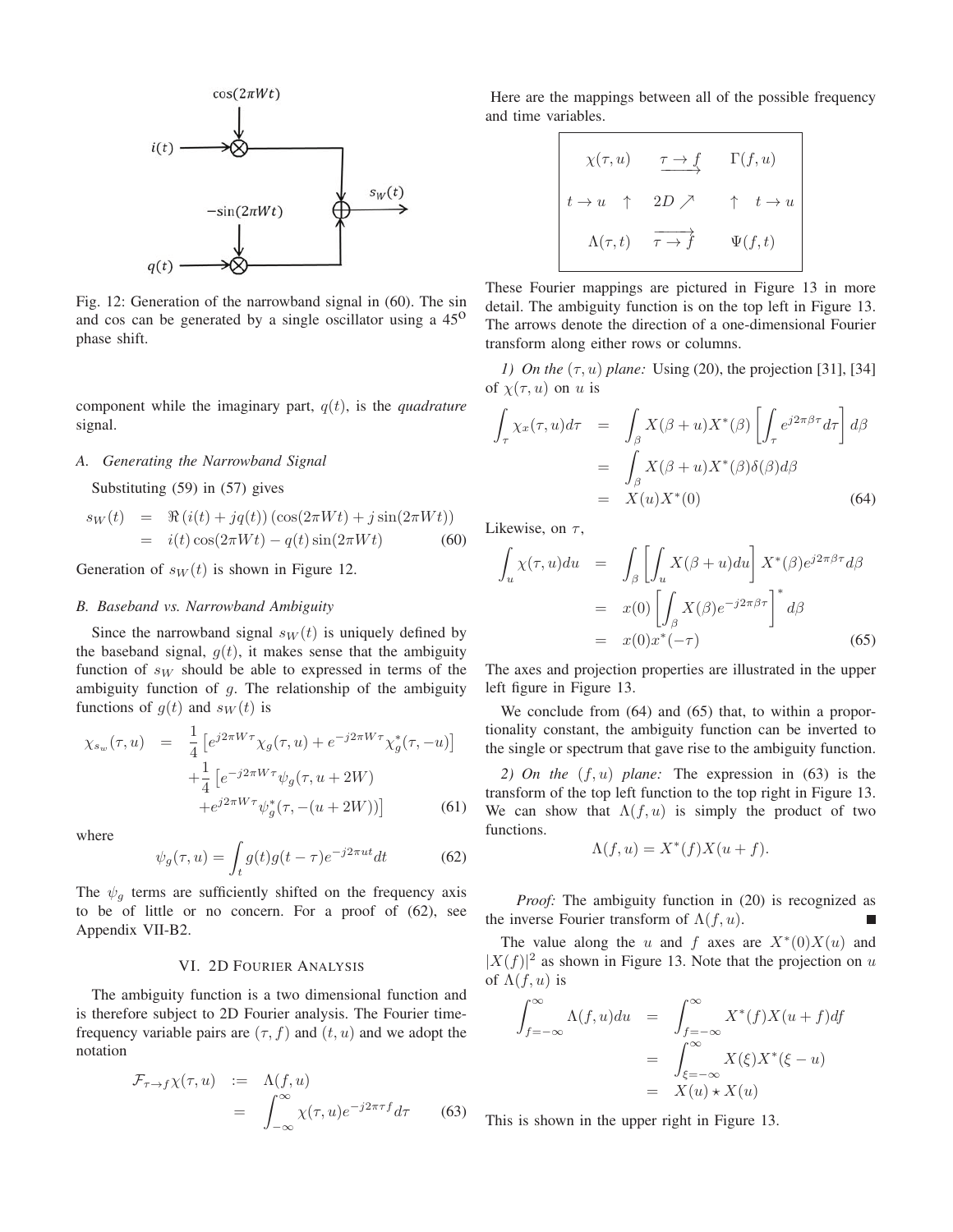

Fig. 13: 2D Fourier Analysis.

Likewise, the projection on  $f$  is

$$
\int_{u=-\infty}^{\infty} \Lambda(f, u) du = X^*(f) \int_{u=-\infty}^{\infty} X(u+f) du
$$

$$
= X^*(f) \int_{u=-\infty}^{\infty} X(u) du
$$

$$
= x(0)X^*(f)
$$

This projection is also shown in the upper right in Figure 13.

*3) On the* (f, t) *plane:* Define, as shown on the bottom right of Figure 13,

$$
\Psi_x(f, t) := x(t)X^*(f)e^{-j2\pi ft},
$$
\n(66)

Since

$$
\mathcal{F}_{t \to u} x(t) e^{-j2\pi ut} = \int_{t=-\infty}^{\infty} x(t) e^{-j2\pi (u+f)t} dt
$$
  
=  $X(u+f)$ .

We conclude

$$
\mathcal{F}_{t \to u} \Psi_x(f, t) = X^*(f)X(u+f)
$$
  
=  $\Lambda(f, u)$ 

The values on the axes as shown in the bottom right figure of Figure 13 are  $X^*(0)x(t)$  and  $x(0)X^*(f)$ . The projection on  $t$  is

$$
\int_{f} \Psi_x(f, t) df = x(t) \int_{f} X^*(f) e^{-j2\pi ft} df
$$
\n
$$
= x(t) \left[ \int_{f} X(f) e^{j2\pi ft} df \right]^*
$$
\n
$$
= x(t) x^*(t)
$$
\n
$$
= |x(t)|^2
$$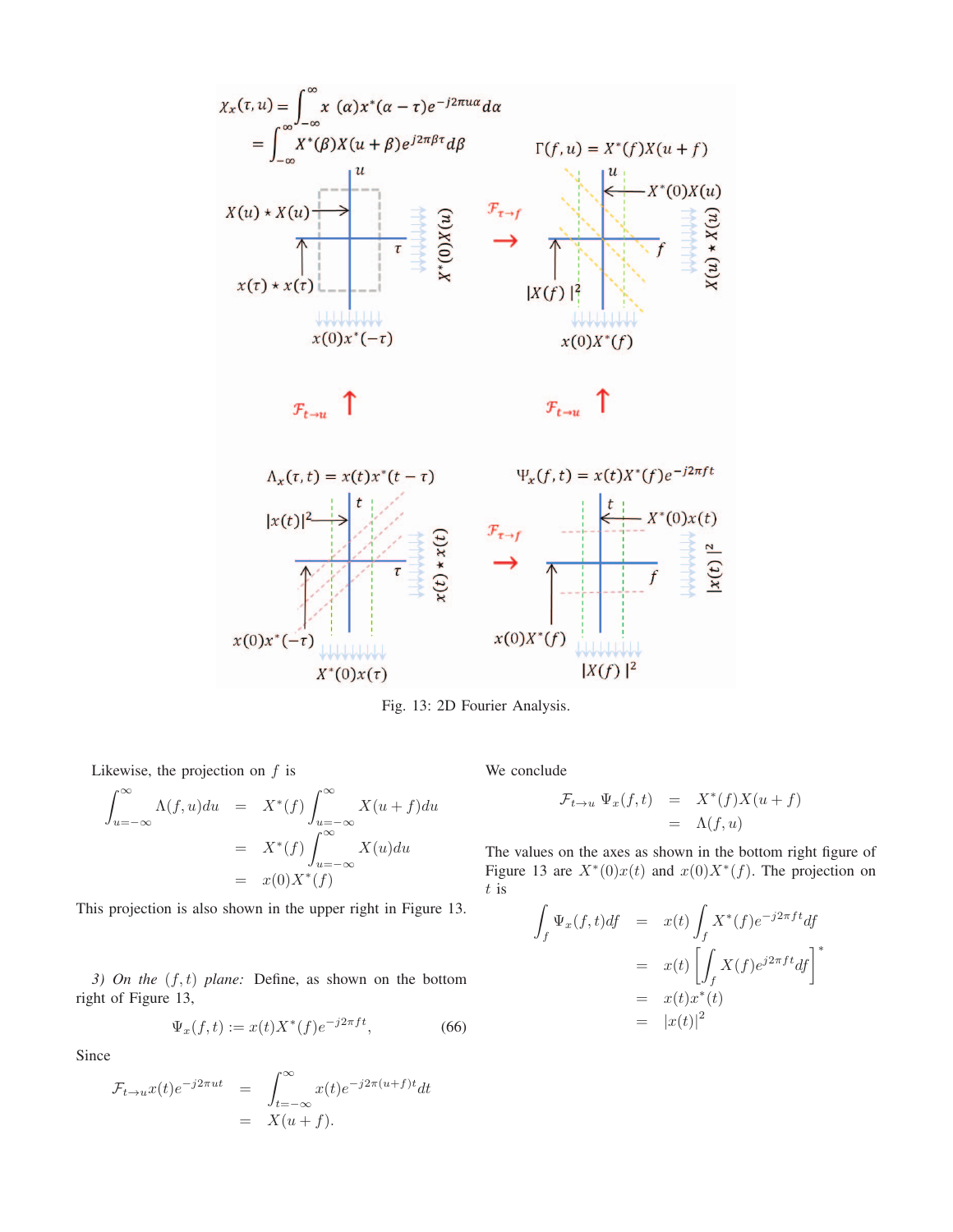and the projection on  $f$  is

$$
\int_t \Psi_x(f, t)dt = X^*(f) \int_t x(t)e^{-j2\pi ft}dt
$$
  
=  $X^*(f)X(f)$   
=  $|X(f)|^2$ 

These projections are shown on the lower right in Figure 13.

*4) On the*  $(\tau, t)$  *plane:* The ambiguity function is recognized as the Fourier transform in t of

$$
\Lambda(\tau, t) = x(t)x^*(t - \tau).
$$

That is

$$
\mathcal{F}_{t\to u}\Lambda(\tau,t) = \chi_x(\tau,u).
$$

As is shown on the lower left of the figure in Figure 13, the axes values are  $|x(t)|^2$  and  $x(0)x^*(-\tau)$ . The projection on t is

$$
\int_t \Lambda(\tau, t)dt = x(t) \star x(t)
$$

and on  $\tau$ , we have

$$
\int_{\tau} \Lambda(\tau, t) d\tau = x(t) \int_{\tau} x^*(t - \tau) d\tau
$$
\n
$$
= x(t) \int_{\tau} x^*(-\tau) d\tau
$$
\n
$$
= x(t) \left[ \int_{\xi} x(\xi) d\xi \right]^*
$$
\n
$$
= x(t) x^*(0)
$$

These properties are shown on the lower left figure in Figure 13.

## VII. APPENDIX

*A. Derivation Details*

*1) Equation 13:* From (11), the squared norm of  $s_W(t)$  is

$$
||s_W(t)||^2 = \int_{t=-\infty}^{\infty} |s_W(t)|^2 dt
$$
  
= 
$$
\int_{t=-\infty}^{\infty} |g(t)|^2 \cos^2(2\pi Wt + \angle g(t)) dt
$$

Using a trig identity

$$
||s_{W}(t)||^{2} = \frac{1}{2} \int_{t=-\infty}^{\infty} |g(t)|^{2}
$$
  
\n
$$
\times [1 + \cos(4\pi Wt + 2\angle g(t))] dt
$$
  
\n
$$
= \frac{1}{2} ||g(t)||^{2} + \frac{1}{2} \int_{t=-\infty}^{\infty} |g(t)|^{2}
$$
  
\n
$$
\times \cos(4\pi Wt + 2\angle g(t)) dt
$$
  
\n
$$
= \frac{1}{2} ||g(t)||^{2}
$$
  
\n
$$
+ \frac{1}{2} \Re \int_{t=-\infty}^{\infty} |g(t)|^{2} e^{j(4\pi Wt) + 2\angle g(t)} dt
$$
  
\n
$$
= \frac{1}{2} ||g(t)||^{2}
$$
  
\n
$$
= + \frac{1}{2} \Re \int_{t=-\infty}^{\infty} g^{2}(t) e^{j4\pi Wt} dt
$$
(67)

From the modulation theorem of Fourier analysis [31],

$$
g^{2}(t) \longleftrightarrow \int_{t=-\infty}^{\infty} g^{2}(t)e^{j2\pi ut}dt = G(u) * G(u)
$$

we conclude

$$
\int_{t=-\infty}^{\infty} g^2(t)e^{j2\pi(2W)t}dt = [G(u) * G(u)]\Big|_{u=2W}.
$$
 (68)

Since  $q(t)$  has bandwidth B, we see that  $G(u) * G(u) = 0$  for  $|u| > 2B$ . From (12), since  $2W > 2B$ , (68) is therefore zero and (67) becomes (13), *i.e.*

$$
||s_W(t)||^2 = \frac{1}{2} ||g(t)||^2
$$

*2) Equation 16:* To prove the matched filter result in (16), we wish to find

$$
\min_{\tau,\nu} \|s_{W+\Delta W}(t - \Delta t) - s_{W+\nu}(t - \tau)\|^2
$$
\n
$$
= \min_{\tau,\nu} \left[ \|s_{W+\Delta W}(t - \Delta t)\|^2 + \|s_{W+\nu}(t - \tau)\|^2 \right]
$$
\n
$$
-2\Re \int_{t=-\infty}^{\infty} s_{W+\Delta W}(t - \Delta t)s_{W+\nu}^*(t - \tau)dt \right]
$$

From (13),

 $||s_{W+\Delta W}(t-\Delta t)||^2 = ||s_{W+\nu}(t-\tau)||^2 = \frac{1}{2} ||g(t)||^2,$ 

so that

$$
\min_{\tau,\nu} \|s_{W+\Delta W}(t - \Delta t) - s_{W+\nu}(t - \tau)\|^2
$$
  
= 
$$
\min_{\tau,\nu} \left[ \|g(t)\|^2 - 2\Re \langle s_{W+\Delta W}(t - \Delta t)|s_{W+\nu}(t - \tau) \rangle \right].
$$
 (69)

The quantity  $||g(t)||^2$  is not a function of either  $\tau$  or  $\nu$  and therefore has no effect on the maximization. The minimization in (69) is therefore equivalent to maximization of

$$
\Re \int_{-\infty}^{\infty} s_{W+\Delta W}(t-\Delta t) s_{W+\nu}^*(t-\tau) dt \tag{70}
$$

This correlation can be expressed using the ambiguity function. Since  $z + z^* = 2\Re z$ , (11) can be written as the conjugate sum

$$
s_W(t) = \frac{1}{2}g(t)e^{j2\pi Wt} + \frac{1}{2}g^*(t)e^{-j2\pi Wt}
$$

and

$$
\Re \int_{-\infty}^{\infty} s_{W+\Delta W}(t - \Delta t) s_{W+\nu}^*(t - \tau) dt
$$
\n
$$
= \frac{1}{4} \Re \int_{-\infty}^{\infty} s_{W+\Delta W}(t - \Delta t) s_{W+\nu}^*(t - \tau) dt
$$
\n
$$
= \frac{1}{4} \int_{-\infty}^{\infty} \left[ g(t - \Delta t) e^{j2\pi (W + \Delta W)(t - \Delta t)} \right]
$$
\n
$$
\times \left[ g^*(t - \Delta t) e^{-j2\pi (W + \Delta W)(t - \Delta t)} \right]
$$
\n
$$
\times \left[ g^*(t - \tau) e^{-j2\pi (W + \nu)(t - \tau)} \right] dt
$$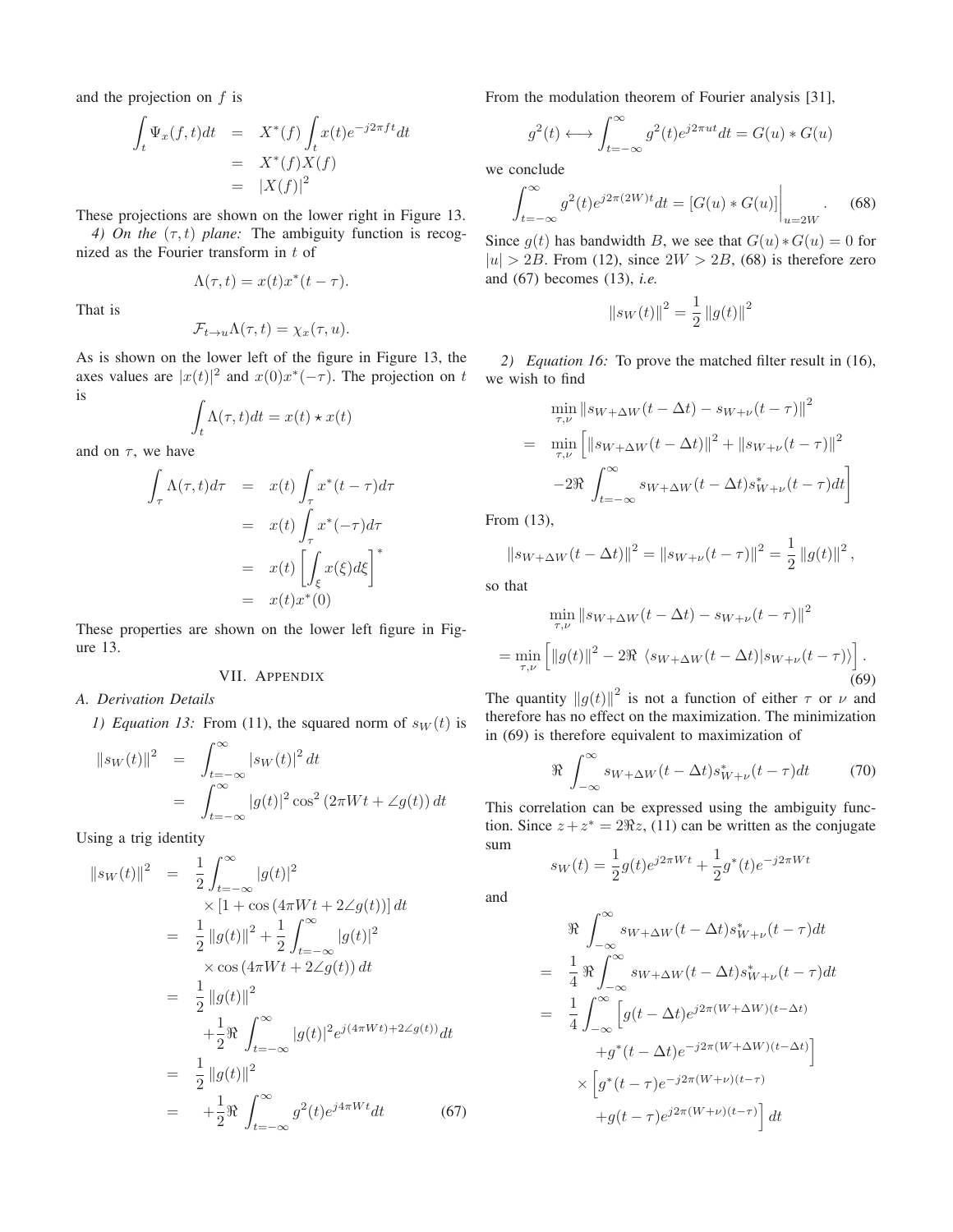$$
= \frac{1}{4} \int_{-\infty}^{\infty} g(t - \Delta t) g^*(t - \tau) e^{j2\pi (W + \Delta W)(t - \Delta t)}
$$
  
\n
$$
\times e^{-j2\pi (W + \nu)(t - \tau)} dt
$$
  
\n
$$
+ \frac{1}{4} \int_{-\infty}^{\infty} g^*(t - \Delta t) g(t - \tau) e^{-j2\pi (W + \Delta W)(t - \Delta t)}
$$
  
\n
$$
\times e^{j2\pi (W + \nu)(t - \tau)} dt
$$
  
\n
$$
+ \frac{1}{4} \int_{-\infty}^{\infty} g(t - \Delta t) g(t - \tau) e^{j2\pi (W + \Delta W)(t - \Delta t)}
$$
  
\n
$$
\times e^{j2\pi (W + \nu)(t - \tau)} dt
$$
  
\n
$$
+ \frac{1}{4} \int_{-\infty}^{\infty} g^*(t - \Delta t) g^*(t - \tau) e^{-j2\pi (W + \Delta W)(t - \Delta t)}
$$
  
\n
$$
\times e^{-j2\pi (W + \nu)(t - \tau)} dt
$$

In the above four terms, the first two are complex conjugate pairs as are the last two. Thus

$$
\mathcal{R} \langle s_{W+\Delta W}(t-\Delta t)|s_{W+\nu}(t-\tau)(t-\tau)\rangle
$$
\n
$$
= 2\Re\left[\left(e^{-j2\pi(W+\Delta W)\Delta t}e^{j2\pi(W+\nu)\tau}\right.\times \int_{-\infty}^{\infty} g(t-\Delta t)g^*(t-\tau)e^{-j2\pi((W+\nu)-(W+\Delta W))t}dt\right)\right]
$$
\n
$$
+ \left(e^{-j2\pi(W+\Delta W)\Delta t}e^{-j2\pi u\tau}\right.\times \int_{-\infty}^{\infty} g(t-\Delta t)g(t-\tau)e^{j2\pi((W+\nu)+(W+\Delta W))t}dt\right)\right] S
$$
\n
$$
= 2\Re\ e^{-j2\pi(W+\Delta W)\Delta t}\left[\left(e^{j2\pi(W+\nu)\tau}\right.\times \int_{-\infty}^{\infty} g(t-\Delta t)g^*(t-\tau)e^{-j2\pi(\nu-\Delta W))t}dt\right)
$$
\n
$$
+ \left(e^{-j2\pi(\nu-\Delta W)\tau}\right.\times \int_{-\infty}^{\infty} g(t-\Delta t)g(t-\tau)e^{j2\pi(2W+\nu+\Delta W))t}dt\right)\right]
$$
\n(71)

The product  $g(t - \Delta t)g(t - \tau)$  with  $\tau$  and  $\Delta t$  fixed has a Fourier transform that is zero for  $|u| > 2B$ . Thus, for

$$
2W + \nu + \Delta W > 2B,
$$

the second integral in (71) is zero. This is almost certainly the case when  $W \gg B$ . Thus (71) becomes

$$
\mathcal{R} \langle s_{W-\Delta W}(t-\Delta t)|s_{W+\nu}(t-\tau) \rangle
$$
\n
$$
= 2\Re e^{-j2\pi(W+\Delta W)\Delta t}e^{j2\pi(W+\nu)\tau}
$$
\n
$$
\times \int_{-\infty}^{\infty} g(t-\Delta t)g^*(t-\tau)e^{-j2\pi(\nu-\Delta W)t}dt
$$
\n
$$
= 2\Re e^{-j2\pi(W+\Delta W)\Delta t}e^{j2\pi(W+\nu)\tau}
$$
\n
$$
\times \int_{-\infty}^{\infty} g(t)g^*(t-(\tau-\Delta t))e^{-j2\pi(\nu-\Delta W)(t+\Delta t)}dt
$$
\n
$$
= 2\Re e^{-j2\pi(\nu-\Delta W)\Delta t}e^{j2\pi(W+\nu)\tau}
$$
\n
$$
\times \int_{-\infty}^{\infty} g(t)g^*(t-(\tau-\Delta t))e^{-j2\pi(\nu-\Delta W)t}dt
$$
\n
$$
= 2\Re e^{-j2\pi(W+\nu)(\Delta t-\tau)}e^{j2\pi(W+\nu)\tau}
$$
\n
$$
\times \chi_g(\tau-\Delta t, \nu-\Delta W)
$$

Therefore

$$
(\Delta t, \Delta W) = \arg \max_{\tau, \nu} \Re e^{-j2\pi (W + \nu)(\Delta t - \tau)}
$$

$$
\times \chi_g(\tau - \Delta t, \nu - \Delta W)
$$

and we have proven (16).

### *B. Some Additional Derivations*

*1) Equation 54 :* The ambiguity function for  $z(t)$  in (52) is

$$
\chi_z(\tau, u) = \int_t z(t) z^*(t - \tau) e^{-j2\pi ut} dt
$$
  
\n
$$
= \int_t \left\{ \left[ \int_\alpha x(\alpha) h(t - \alpha) d\alpha \right] \right\}
$$
  
\n
$$
\left[ \int_\beta x^*(\beta) h^*(t - \beta - \tau) d\beta \right] e^{-j2\pi ut} dt
$$
  
\n
$$
= \int_\alpha \int_\beta h(\alpha) h^*(\beta) \left[ \int_t x(t - \alpha) x^*(t - \tau - \beta) \right]
$$
  
\n
$$
\times e^{-j2\pi ut} dt \right] d\alpha d\beta
$$

Set 
$$
\xi = t - \alpha
$$
 so that  $t = \xi + \alpha$ . Then  
\n
$$
\chi_z(\tau, u) = \int_{\alpha} \int_{\beta} h(\alpha) h^*(\beta) \left[ \int_{\xi} x(\xi) x^*(\xi + \alpha - \tau - \beta) \right]
$$
\n
$$
\times e^{-j2\pi u(\xi + \alpha)} d\xi \right] d\alpha d\beta
$$
\n
$$
= \int_{\alpha} \int_{\beta} h(\alpha) h^*(\beta)
$$
\n
$$
\times \left[ \chi_x(\tau - (\alpha - \beta), u) e^{-j2\pi u \alpha} \right] d\alpha d\beta
$$
\nSet  $\gamma = \alpha - \beta$  so that  $\beta = \alpha - \gamma$ .

$$
\chi_z(\tau, u) = \int_{\alpha} \int_{\gamma} h(\alpha) h^*(\alpha - \gamma) \chi_x(\tau - \gamma, u)
$$
  
\n
$$
\times e^{-j2\pi u\alpha} d\alpha d\gamma
$$
  
\n
$$
= \int_{\gamma} \left[ \int_{\alpha} h(\alpha) h^*\alpha - \gamma e^{-j2\pi u\alpha} d\alpha \right]
$$
  
\n
$$
\times \chi_x(\tau - \gamma, u) d\gamma
$$
  
\n
$$
= \int_{\gamma} \chi_h(\gamma, u) \chi_x(\tau - \gamma, u) d\gamma
$$
  
\n
$$
= \chi_h(\tau, u) * \chi_x(\tau, u) \qquad (72)
$$

which is the desired result in (53).

*2) Equation 61:* To prove the relationship between narrow band and baseband ambiguity function in (61), first consider

$$
\chi_{s_w}(\tau, u) = \int_t s_W(t) s_W(t - \tau) e^{-j2\pi ut} dt
$$
  
= 
$$
\int_t (\Re g(t) e^{j2\pi Wt}) \Re(g(t - \tau))
$$
  

$$
\times e^{j2\pi W(t - \tau)} e^{-j2\pi ut} dt
$$

Since  $\Re z = \frac{1}{2}(z + z^*),$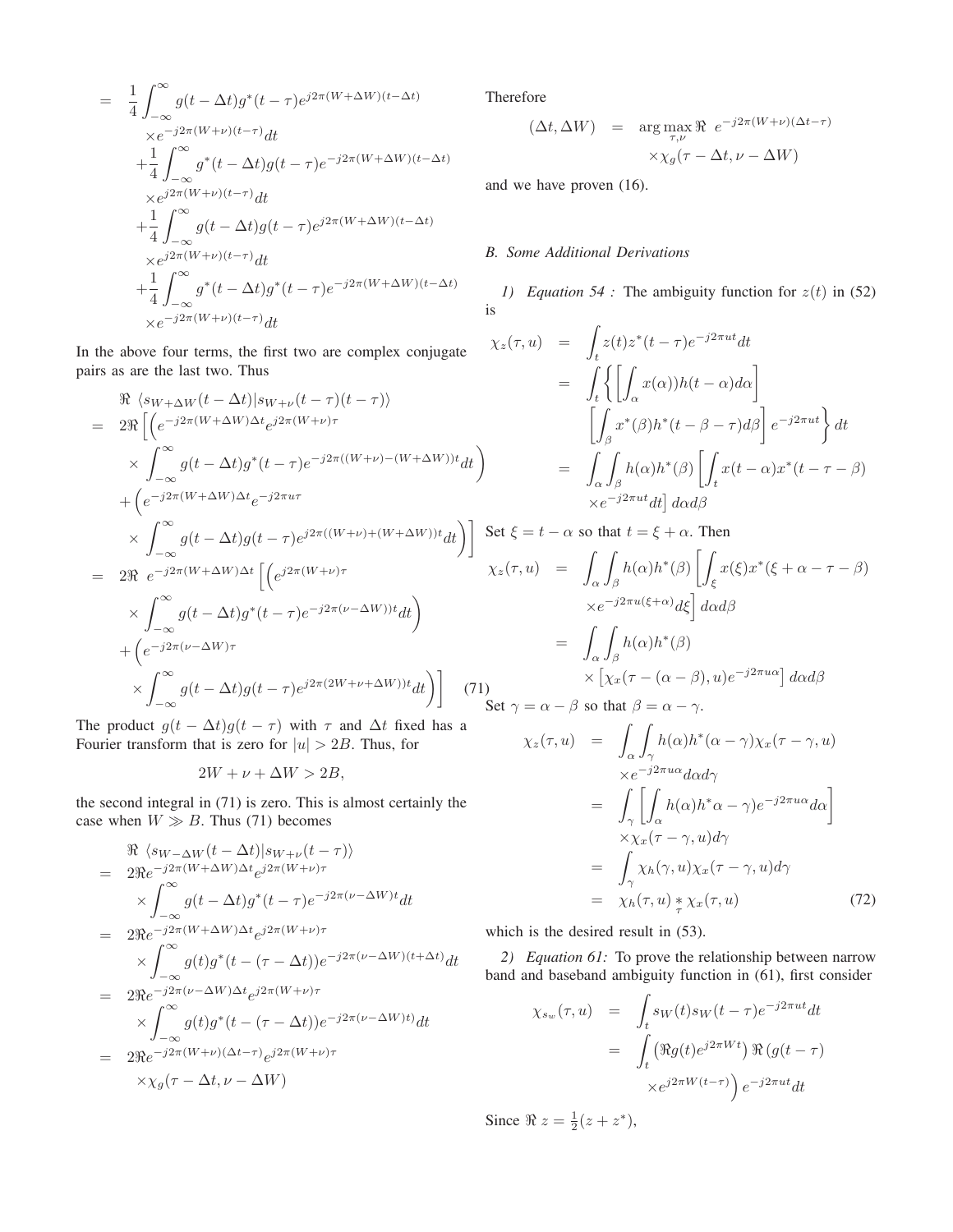$$
\chi_{s_w}(\tau, u) \n= \frac{1}{4} \int_t (g(t)e^{j2\pi Wt} + g^*(t)e^{-j2\pi Wt}) \n\times (g(t-\tau)e^{j2\pi W(t-\tau)} + g^*(t-\tau)e^{-j2\pi W(t-\tau)}) \n\times e^{-j2\pi ut}dt \n= \frac{1}{4} \int_t [g(t)e^{j2\pi Wt}g^*(t-\tau)e^{-j2\pi W(t-\tau)}dt \n+g^*(t)e^{-j2\pi Wt}g(t-\tau)e^{j2\pi W(t-\tau)} \n+g(t)e^{j2\pi Wt}g^*(t-\tau)e^{j2\pi W(t-\tau)}] e^{-j2\pi ut}dt \n= \frac{1}{4} \left[ e^{j2\pi W\tau} \int_t g(t)g^*(t-\tau)e^{-j2\pi ut}dt \n+e^{-j2\pi W\tau} \int_t g^*(t)g(t-\tau)e^{-j2\pi ut}dt \n+e^{-j2\pi W\tau} \int_t g^*(t)g(t-\tau)e^{-j2\pi (u-2W)t}dt \n+e^{j2\pi W\tau} \left( \int_t g(t)g(t-\tau)e^{j2\pi (u+2W)t}dt \right)^* \right]
$$

$$
= \frac{1}{4} \left[ e^{j2\pi W\tau} \chi_g(\tau, u) + e^{-j2\pi W\tau} \chi_g^*(\tau, -u) \right] + \frac{1}{4} \left[ e^{-j2\pi W\tau} \psi_g(\tau, u + 2W) + e^{j2\pi W\tau} \psi_g^*(\tau, -(u + 2W)) \right]
$$

where  $\psi_q(\tau, u)$  is given in (62).

#### **REFERENCES**

- [1] Luis B. Almeida, "The fractional Fourier transform and time-frequency representations. Signal Processing, IEEE Transactions on 42, no. 11 (1994): 3084-3091
- [2] H. Bartelt, J. Ojeda-Castañeda, and Enrique E. Sicre. "Misfocus tolerance seen by simple inspection of the ambiguity function." Applied optics 23, no. 16 (1984): 2693-2696.
- [3] Charles Baylis, Robert J. Marks II, "Frequency multiplexing tickle tones to determine harmonic coupling weights in nonlinear systems," Microwave Measurement Symposium (ARFTG). Tempe, Arizona. 2011 78th ARFTG pp.1-7, 1-2 Dec. 2011.
- [4] Charles Baylis II and Robert J. Marks II, "Small Perturbation Harmonic Coupling In Nonlinear Periodicity Preservation Systems," IEEE Transactions on Circuits and Systems I: Regular Papers, vol.59, no.12, pp.3034- 3045, Dec. 2012.
- [5] Charles Baylis II and Robert J. Marks II, "Evaluation of Harmonic Coupling Weights in Nonlinear Periodicity Preservation Systems," IEEE Transactions on Circuits and Systems I: Regular Papers, vol.59, no.12, pp.3024-3033, Dec. 2012.
- [6] R. H. Barker, "Group synchronizing of binary digital systems." Communication Theory (1953): 273-287.
- [7] Brenner, K-H., A. W. Lohmann, and Jorge Ojeda-Castaeda. "The ambiguity function as a polar display of the OTF." Optics Communications 44, no. 5 (1983): 323-326.
- [8] Cheney, Margaret. "A mathematical tutorial on synthetic aperture radar." SIAM review 43, no. 2 (2001): 301-312
- [9] K.F. Cheung, L.E. Atlas, J.A. Ritcey, C.A. Green and R.J. Marks II, "Conventional and composite matched filters with error correction: a comparison," Applied Optics, vol. 26, pp.4235-4239 (1987).
- [10] K.F. Cheung and R.J. Marks II, "Image sampling below the Nyquist density without aliasing," Journal of the Optical Society of America A, vol.7, pp.92-105 (1990).
- [11] John C. Curlanderand and Robert N. McDonough. *Synthetic Aperture Radar*, John Wiley & Sons, 1991.
- [12] A.K. Das, R.J. Marks II, M.A. El-Sharkawi, Payman Arabshahi and Andrew Gray, "r -shrink: A Heuristic for Improving Minimum Power Broadcast Trees in Wireless Networks," IEEE Global Telecommunications Conference 2003. GLOBECOM '03. ,Volume: 1, 1-5 Dec. 2003, pp.523 - 527.
- [13] H. J. Einhorn & R. M. Hogarth, "Decision making under ambiguity: A note," (pp. 327-336). Springer Netherlands. (1988).
- [14] Dylan Eustice, Charles Baylis, Lawrence Cohen, Robert Marks "Mythbusting: Exploring Common Misconceptions about the Ambiguity Function, 2015 IEEE International Symposium on Antennas and Propagation and North American Radio Science Meeting in Vancouver, British Columbia, Canada, July 19-25, 2015.
- [15] David C. Farden and Louis L. Scharf. "A unified framework for the Sussman, Moyal, and Janssen formulas." Signal Processing Magazine, IEEE 23, no. 3 (2006): 124-125.
- [16] Matthew Fellows, Charles Baylis, Lawrence Cohen, and Robert J. Marks II. "Calculation of the Radar Ambiguity Function from Time-Domain Measurement Data for Real-Time, Amplifier-in-the-Loop Waveform Optimization," 2013 82nd ARFTG Microwave Measurement Conference, Ohio State University, Columbus, Ohio pp. 1-5. IEEE, 2013.
- [17] Shaowei Han and Chris Rizos. "Improving the computational efficiency of the ambiguity function algorithm." Journal of Geodesy 70, no. 6 (1996): 330-341.
- [18] Harold Szu and J. A. Blodgett. "Wigner distribution and ambiguity function." In *Optics in Four Dimensions*, vol. 65, no. 1, pp. 355-381. AIP Publishing, 1980.
- [19] Amit Kedia, "A computationally efficient method for estimating the channel impulse response for the IEEE 802.11 b (WLAN)." In Communications, Computers and signal Processing, 2005. PACRIM. 2005 IEEE Pacific Rim Conference on, pp. 578-581. IEEE, 2005.
- [20] B.V.K. Vijaya Kumar, Abhijit Mahalanobis, and Richard D. Juday, *Correlation pattern recognition*, Vol. 27. Cambridge: Cambridge University Press, 2005
- [21] Philippe Lacomme, Jean-Claude Marchais, Jean-Philippe Hardange, and Eric Normant. *Air and spaceborne radar systems: An introduction.* William Andrew, 2001.
- [22] Ka Hin Leung and Bernhard Schmidt. "The field descent method," Designs, Codes and Cryptography 36, no. 2 (2005): 171-188
- [23] Nadav Levanon, *Radar principles*, New York, Wiley-Interscience, 1988
- [24] R.J. Marks II, John F. Walkup, and Marion O. Hagler. "A sampling theorem for space-variant systems." JOSA 66.9 (1976): 918-921.
- [25] R.J. Marks II, J.F. Walkup and M.O. Hagler. "Ambiguity function display: an improved coherent processor." Applied Optics, vol. 16, pp.746-750 (1977).
- [26] R.J. Marks II, John F. Walkup, Marion O. Hagler, and Thomas F. Krile. "Space-variant processing of 1-D signals." Applied optics 16, no. 3 (1977): 739-745.
- [27] R.J. Marks II and M.W. Hall. "Ambiguity function display using a single one-dimensional input." Applied Optics, vol. 18, pp.2539-2540 (1979).
- [28] R.J. Marks II and L.E. Atlas, "Composite matched filtering with error correction," Optics Letters, vol. 12, pp.135-137 (1987).
- [29] R.J. Marks II, J.A. Ritcey, L.E. Atlas and K.F. Cheung, "Composite matched filter output partitioning," Applied Optics, vol. 26, pp.2274- 2278 (1987).
- [30] R.J. Marks II, Introduction to Shannon Sampling and Interpolation Theory, (Springer-Verlag, 1991) Softcover reprint 2012.
- [31] R.J. Marks II, *Handbook of Fourier analysis & its applications*. London: Oxford University Press, 2009.
- [32] Mecklenbr<sup>5</sup>auker, W. "A tutorial on non-parametric bilinear timefrequency signal representations." Time and frequency representation of signals and systems. Springer Vienna, 1989. 11-68.
- [33] J. Mikulka and S. Hanus. "CCK and barker coding implementation in IEEE 802.11 b standard." In Radioelektronika, 2007. 17th International Conference, pp. 1-4. IEEE, 2007.
- [34] S. Narayanan, P.S. Cho and R.J. Marks II, "Three-dimensional seed reconstruction from an incomplete data set for prostate brachytherapy," Phys. Med. Biol., vol.49, pp.3483-3494 (2004).
- [35] D.O. North. "An analysis of the factors which determine signal/noise discrimination in pulsed-carrier systems." Proceedings of the IEEE 51.7 (1963): 1016-1027.